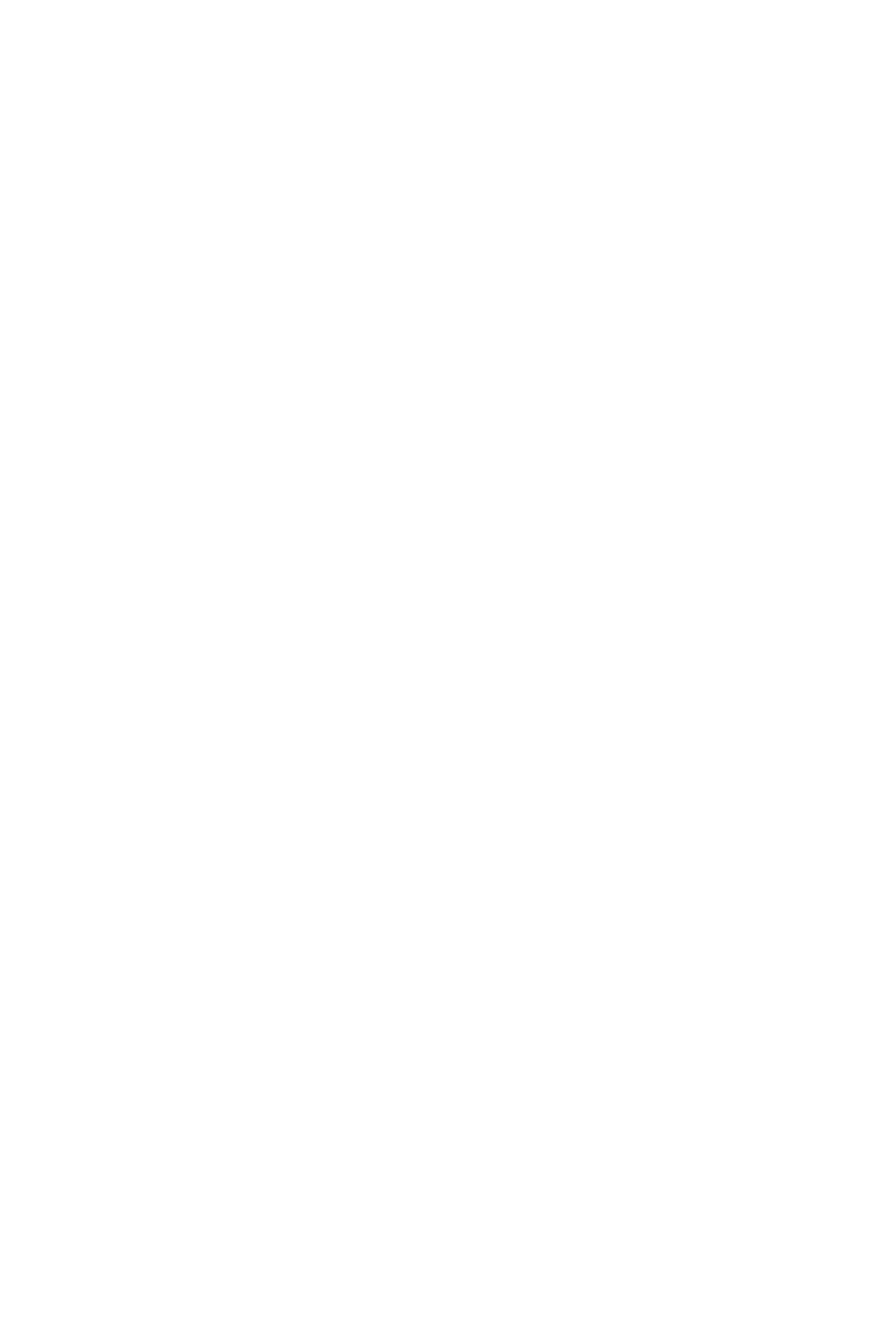Schriften zum Kunst- und Kulturrecht

Herausgegeben von

Prof. Dr. Barbara Grunewald, Universität Köln Prof. Dr. Burkhard Hess, Universität Heidelberg Prof. Dr. iur. Dr. phil. h.c. Peter Michael Lynen, Hochschule für Musik und Tanz Köln, Prof. Dr. Kerstin Odendahl, Universität St. Gallen Prof. Dr. Janbernd Oebbecke, Universität Münster Prof. Dr. Rainer J. Schweizer, Universität St. Gallen Prof. Dr. Armin Stolz, Universität Graz

Band 8

unterstützt durch







KOMPETENZZENTRUM FÜR **KUNST- UND KULTURRECHT**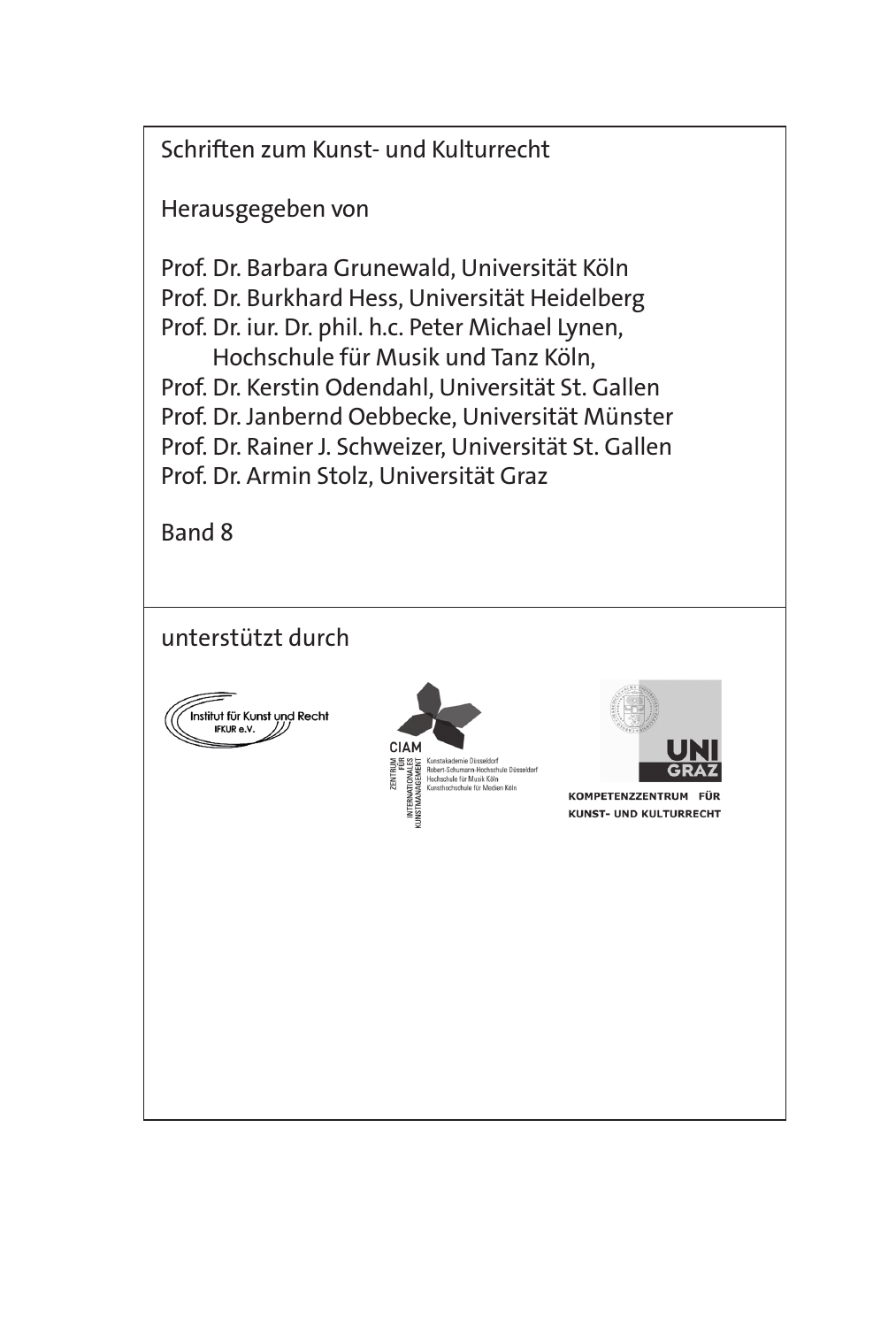Kerstin Odendahl/Peter Johannes Weber (Hrsg.)

# Kulturgüterschutz – Kunstrecht – Kulturrecht

Festschrift für Kurt Siehr zum 75. Geburtstag aus dem Kreise des Doktoranden- und Habilitandenseminars "Kunst und Recht"







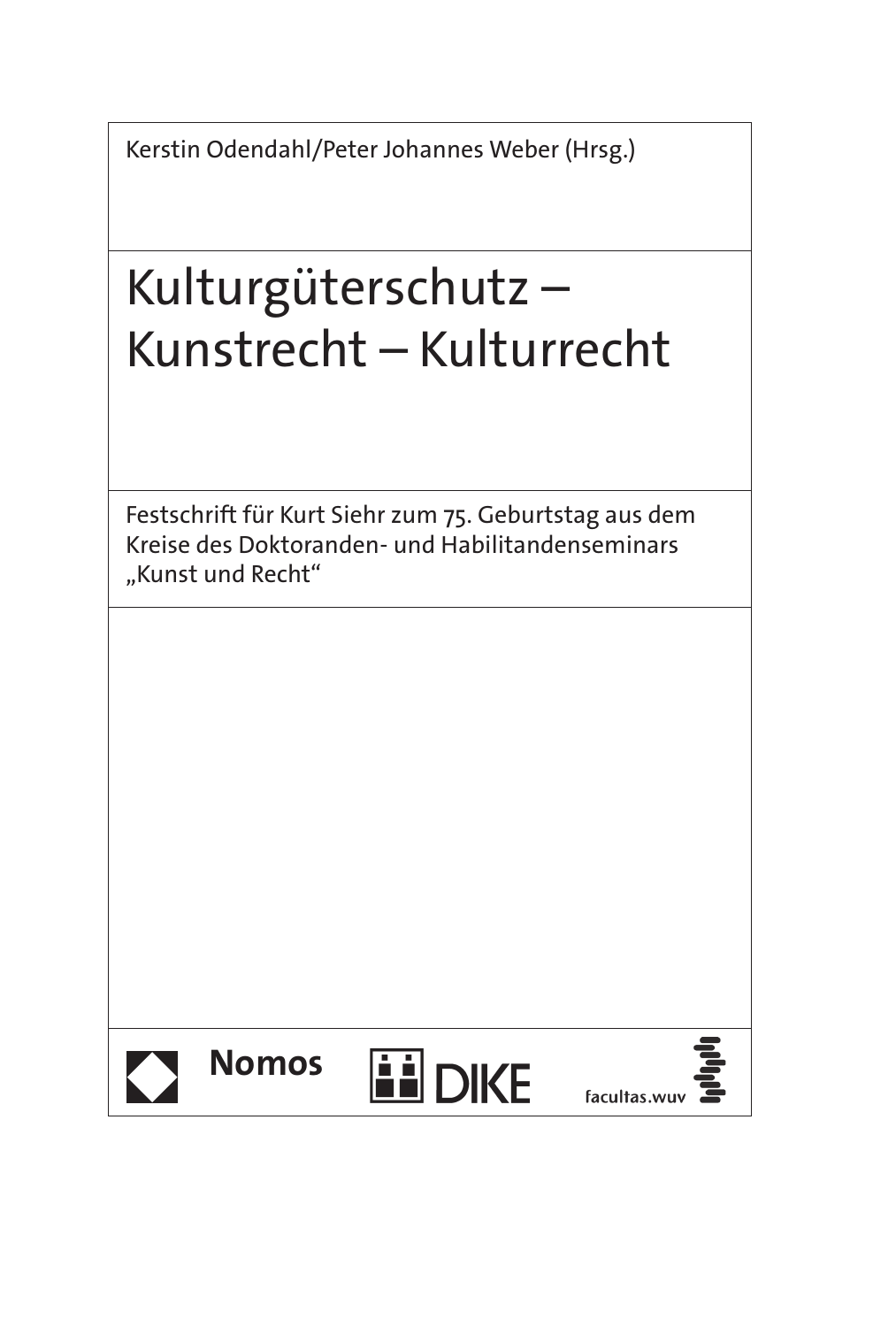Die Deutsche Nationalbibliothek verzeichnet diese Publikation in der Deutschen Nationalbibliografie; detaillierte bibliografische Daten sind im Internet über http://dnb.d-nb.de abrufbar.

 $ISBN 978-3-7089-0494-8$ 

ISBN 978-3-8329-5770-4 (Nomos Verlag, Baden-Baden) ISBN 978-3-03751-293-7 (Dike Verlag, Zürich/St. Gallen)<br>ISBN 978-3-7089-0494-8 (facultas.wuv Verlag, Wien)

1. Auflage 2010

© Nomos Verlagsgesellschaft, Baden-Baden 2010. Printed in Germany. Alle Rechte, auch die des Nachdrucks von Auszügen, der photomechanischen Wiedergabe und der Übersetzung, vorbehalten. Gedruckt auf alterungsbeständigem Papier.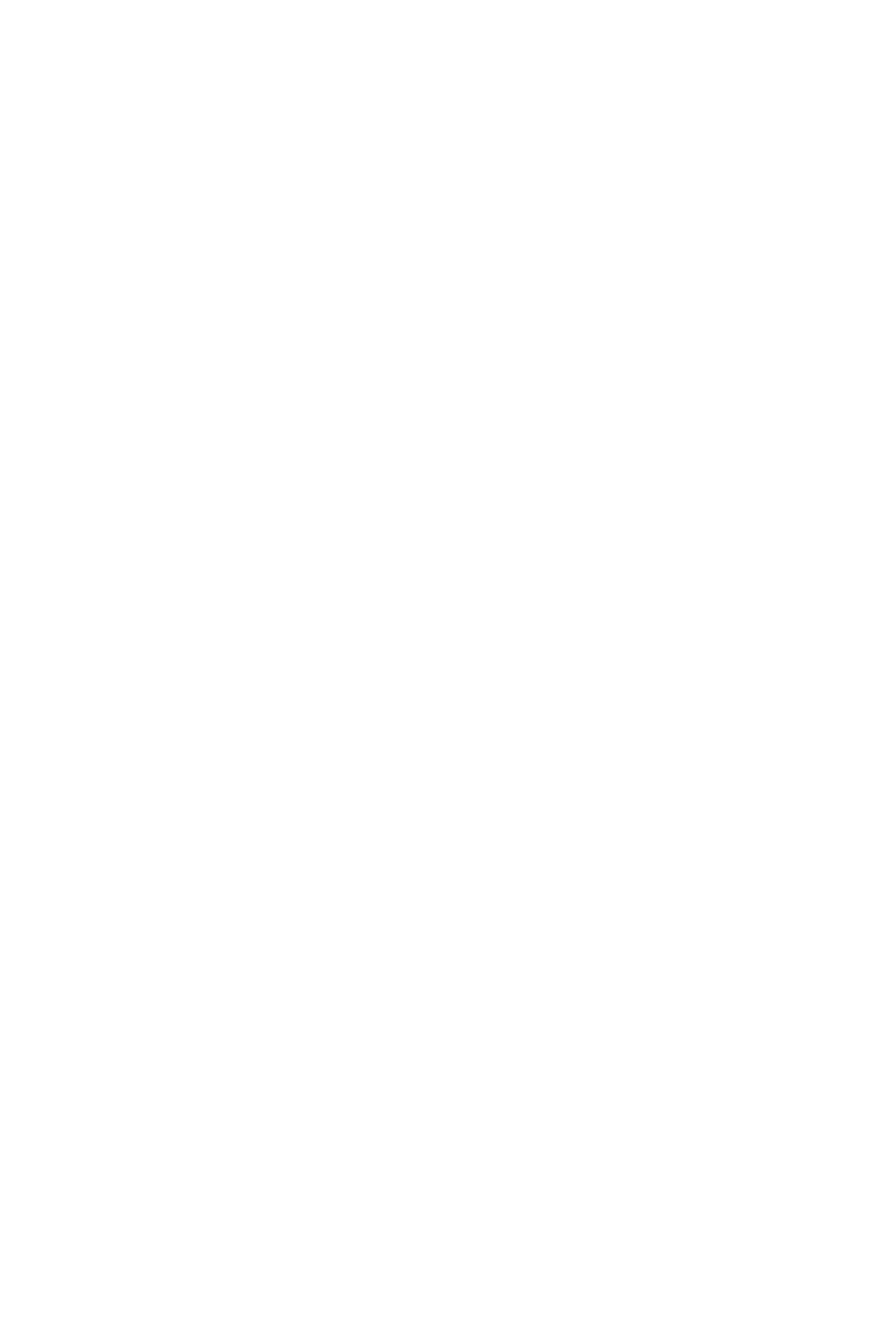# Inhaltsverzeichnis

| Tabula Gratulatoria                                      |    |
|----------------------------------------------------------|----|
| Sponsoren                                                | 13 |
| <i>Vorwort</i>                                           |    |
| Kerstin Odendahl / Peter Johannes Weber                  | 15 |
| 75 Jahre Kurt Siehr – 15 Jahre Seminar "Kunst und Recht" |    |
| Peter Johannes Weber                                     |    |
|                                                          |    |

## **Teil I: Kulturgüterschutz**

| Zum Begriff des Denkmals im österreichischen Recht<br>Entstehung – Entwicklung – Ausblick                                                                                                          |     |
|----------------------------------------------------------------------------------------------------------------------------------------------------------------------------------------------------|-----|
| Erika C. Pieler                                                                                                                                                                                    | 21  |
| Cultural Heritage Protection in Turkey – Problems and<br>Perspectives                                                                                                                              |     |
| Suzan Topal-Gökceli                                                                                                                                                                                | 41  |
| Safe Haven für gefährdete Kulturgüter – Überblick über eine erste<br>Vorlage zur Umsetzung sogenannter "sicherer Häfen" unter besonderer<br>Berücksichtigung von Kulturgütern unbekannter Herkunft |     |
| Sophie Engelhardt                                                                                                                                                                                  | 55  |
| Der Bedeutungswandel der Situs-Regel im Internationalen<br>Sachenrecht der Kulturgüter                                                                                                             |     |
| Volker Wiese                                                                                                                                                                                       | 83  |
| Freies Geleit von Kulturgut im internationalen Leihverkehr-<br>rechtsvergleichende und völkerrechtliche Überlegungen                                                                               |     |
| Kerstin Asmuss / Robert Peters                                                                                                                                                                     | 101 |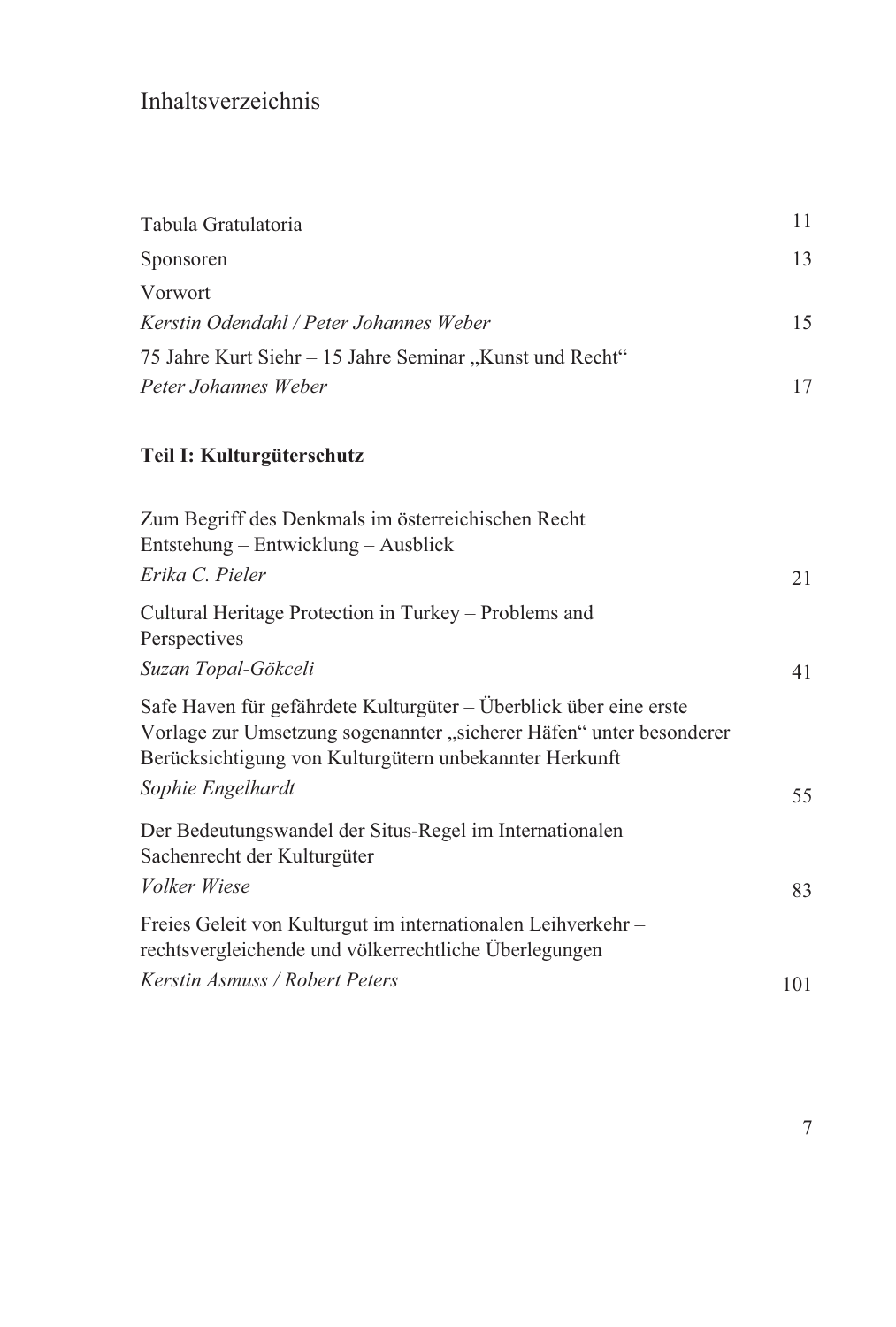| Die Kunstleihgabe: Fragen zur Vertragsgestaltung anlässlich der                                                                                       |     |
|-------------------------------------------------------------------------------------------------------------------------------------------------------|-----|
| Kündigung des Leihvertrags für Hans Holbeins d.J. "Madonna des                                                                                        |     |
| Baseler Bürgermeisters Jacob Meyer zum Hasen" im Frankfurter                                                                                          |     |
| Städel-Museum                                                                                                                                         |     |
| Matthias Weller                                                                                                                                       | 119 |
| Raubkunst - Rückblick und Ausblick                                                                                                                    |     |
| Melinda Müller                                                                                                                                        | 147 |
| Pringsheim, Provenance and Principles: a Case Study on the Restitution<br>of Nazi Looted Art and Compensatory Payments                                |     |
| Katja Lubina / Hildegard Schneider                                                                                                                    | 161 |
| Die haushaltsrechtliche Bewältigung der Restitution von Holocaust<br>Art im Freistaat Bayern                                                          |     |
| Robert Kirchmaier                                                                                                                                     | 177 |
| Human Rights Aspects of Indigenous Cultural Property Repatriation                                                                                     |     |
| Karolina Kuprecht                                                                                                                                     | 191 |
| Legacy of Serenissima. State Succession to 'Istria's jewels'                                                                                          |     |
| Andrzej Jakubowski                                                                                                                                    | 227 |
| Existe-il des crimes contre la culture ? La protection des biens culturels<br>et l'émergence de la responsabilité pénale internationale de l'individu |     |
| Vittorio Mainetti                                                                                                                                     | 251 |
| Antonio Canova und die Kulturgüterschutzgesetzgebung in Rom zu<br>Beginn des 19. Jahrhunderts                                                         |     |
| Peter Johannes Weber                                                                                                                                  | 271 |
|                                                                                                                                                       |     |

| Der Begriff der Echtheit von Kunstwerken im Zivil- und Strafrecht                                                             |     |
|-------------------------------------------------------------------------------------------------------------------------------|-----|
| Friederike Gräfin von Brühl                                                                                                   | 303 |
| Zur Provenienz von vier chinesischen Kunstwerken aus dem Eigentum<br>von Rosa und Jakob Oppenheimer im Museum Rietberg Zürich |     |
| Esther Tisa Francini                                                                                                          | 313 |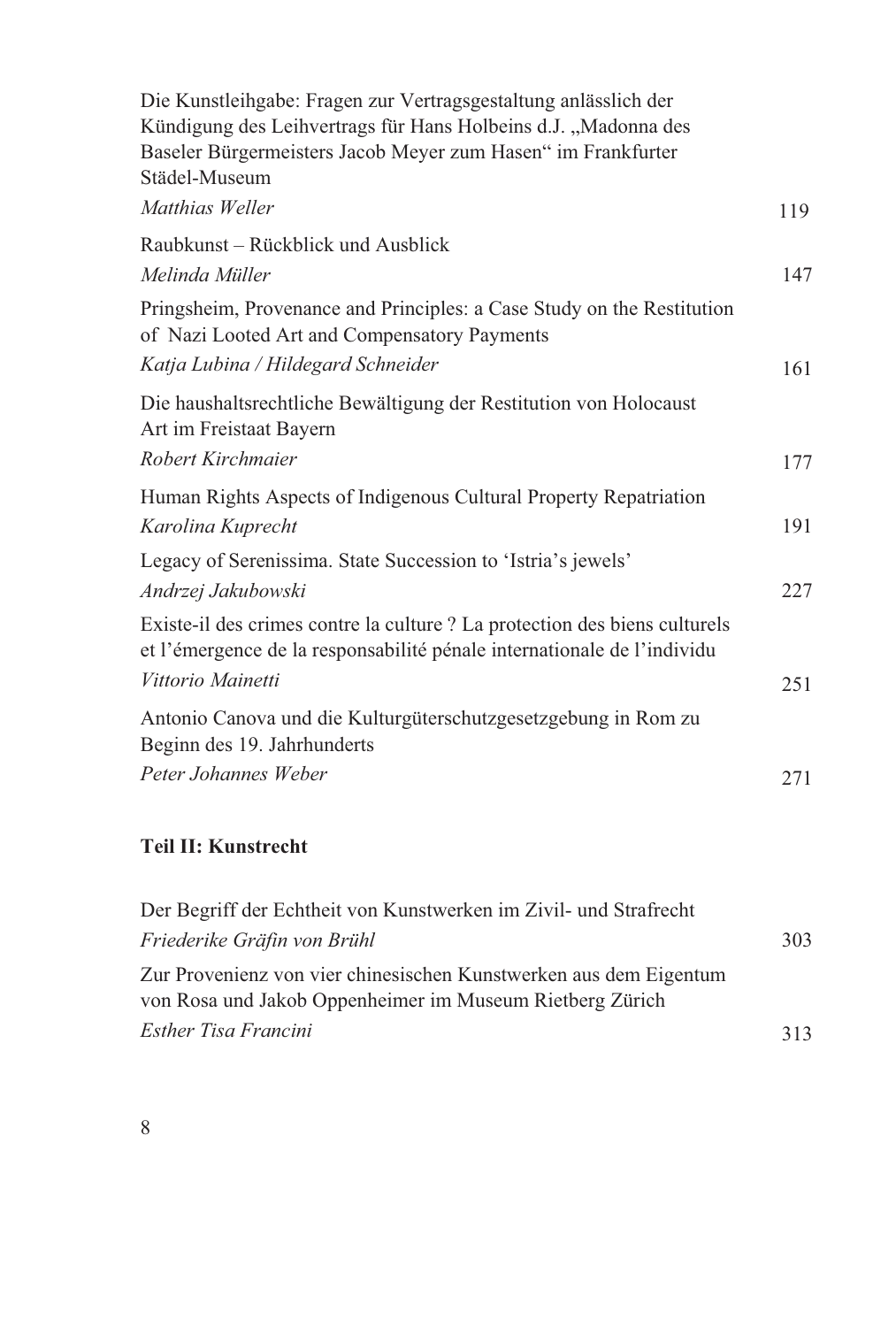| "Kunstvertrieb" - Absatzmittlung von Kunstwerken in Recht und<br>Praxis                                                        |     |
|--------------------------------------------------------------------------------------------------------------------------------|-----|
| Michael Anton                                                                                                                  | 331 |
| Zuständigkeiten bei internationaler Vermittlung im Kunsthandel<br><b>Boris Grell</b>                                           | 367 |
| Going once, going twice, going three times, sold !<br>Daniel-Philipp Häret                                                     | 385 |
| Die Entwicklung des Gewährleistungsrechts bei Auktionen<br>Nicolai B. Kemle                                                    | 393 |
| Liability for the Acquisition of Faked or Wrongly Attributed Works<br>of Art in US Law<br>Marc Weber                           | 409 |
| Folgerecht – Aktueller Stand und letzte Entwicklungen in Österreich<br>und den Mitgliedstaaten der EU<br>Angelika Peukert      | 435 |
| Die Entstehungsgeschichte des Urheberpersönlichkeitsrechts<br>Christiane Thies                                                 | 457 |
| Urheberrechtliche Auswirkungen der Mitwirkung eines<br>Assistentenstabs an Werken zeitgenössischer Künstler<br>Yasmin Mahmoudi |     |
| Die Apotheose des Kompromisses – Der Kunstbeirat und die<br>Auftragskunst für den Reichstag                                    | 483 |
| Lucas Elmenhorst                                                                                                               | 501 |
|                                                                                                                                |     |

| Der Theaterbesuchsvertrag – und die Möglichkeit seiner Anfechtung |     |
|-------------------------------------------------------------------|-----|
| wegen Leistungsstörungen am Beispiel der "Fledermaus"-            |     |
| Entscheidung, LG Salzburg 53 R 417/02 h                           | 523 |
| Ursula Schrammel                                                  |     |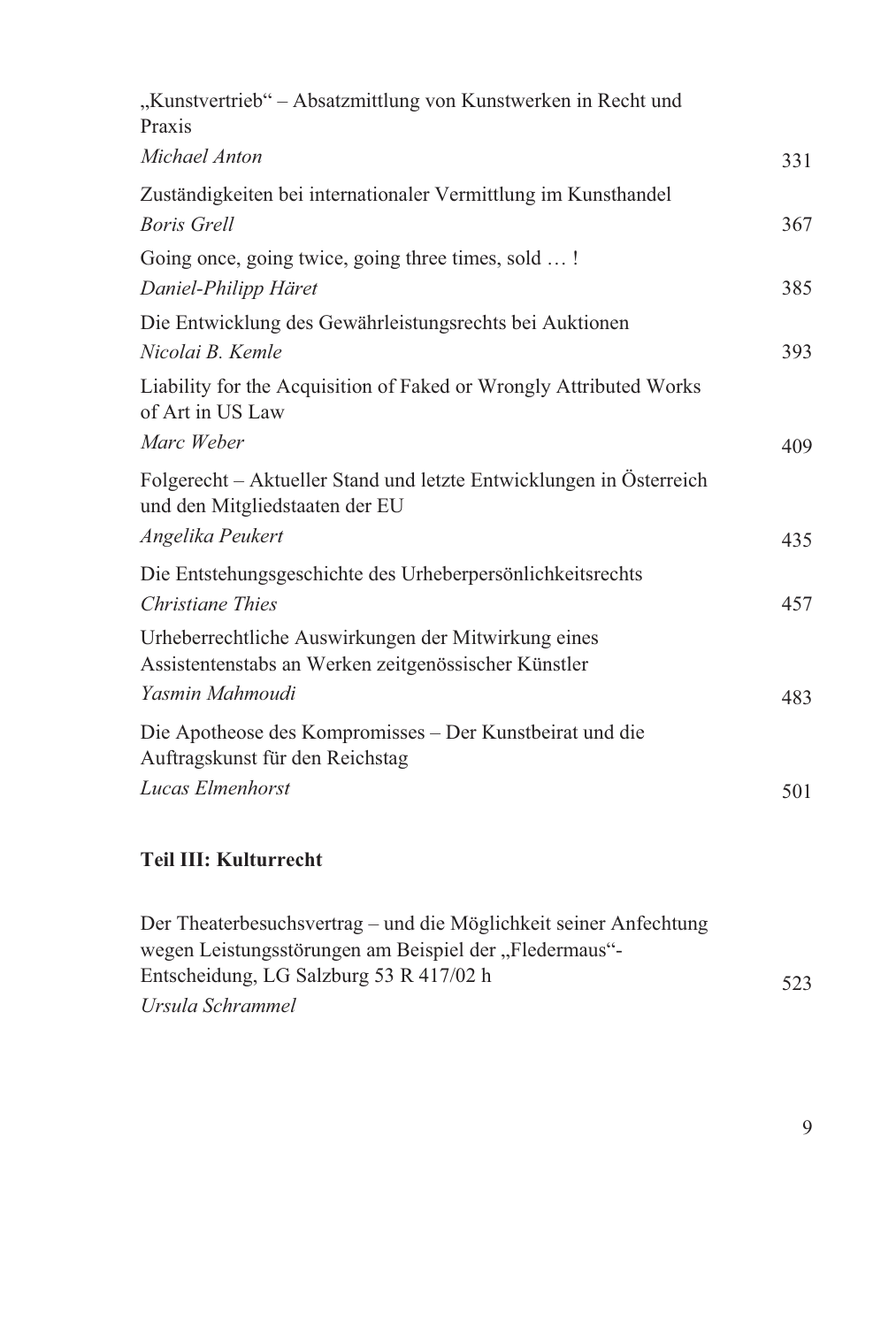| Questions de culture(s)? Convention Unesco 2005 sur la protection et<br>la promotion de la diversité des expressions culturelles                               |     |
|----------------------------------------------------------------------------------------------------------------------------------------------------------------|-----|
| Raphaël Contel                                                                                                                                                 | 537 |
| Towards a Case Law on the Interface of Trade and Culture                                                                                                       |     |
| Stefano Caldoro                                                                                                                                                | 553 |
| Alternative Dispute Resolution in Art and Cultural Heritage - Explored<br>in the Context of the World Intellectual Property Organization's Work                | 569 |
| Sarah Theurich                                                                                                                                                 |     |
| Colonies françaises et politique de protection du patrimoine culturel.<br>Prémices de réflexion sur l'expérience coloniale et sa transposition en<br>Métropole |     |
| Antoinette Maget Dominicé                                                                                                                                      | 595 |
| Die Schule von Athen. Eine Darstellung von Raphaels Bildprogramm<br>in der Stanza della Segnatura                                                              |     |
| Valentine von Fellenberg                                                                                                                                       | 611 |
|                                                                                                                                                                |     |

| Fotoquellen | 633 |
|-------------|-----|
|-------------|-----|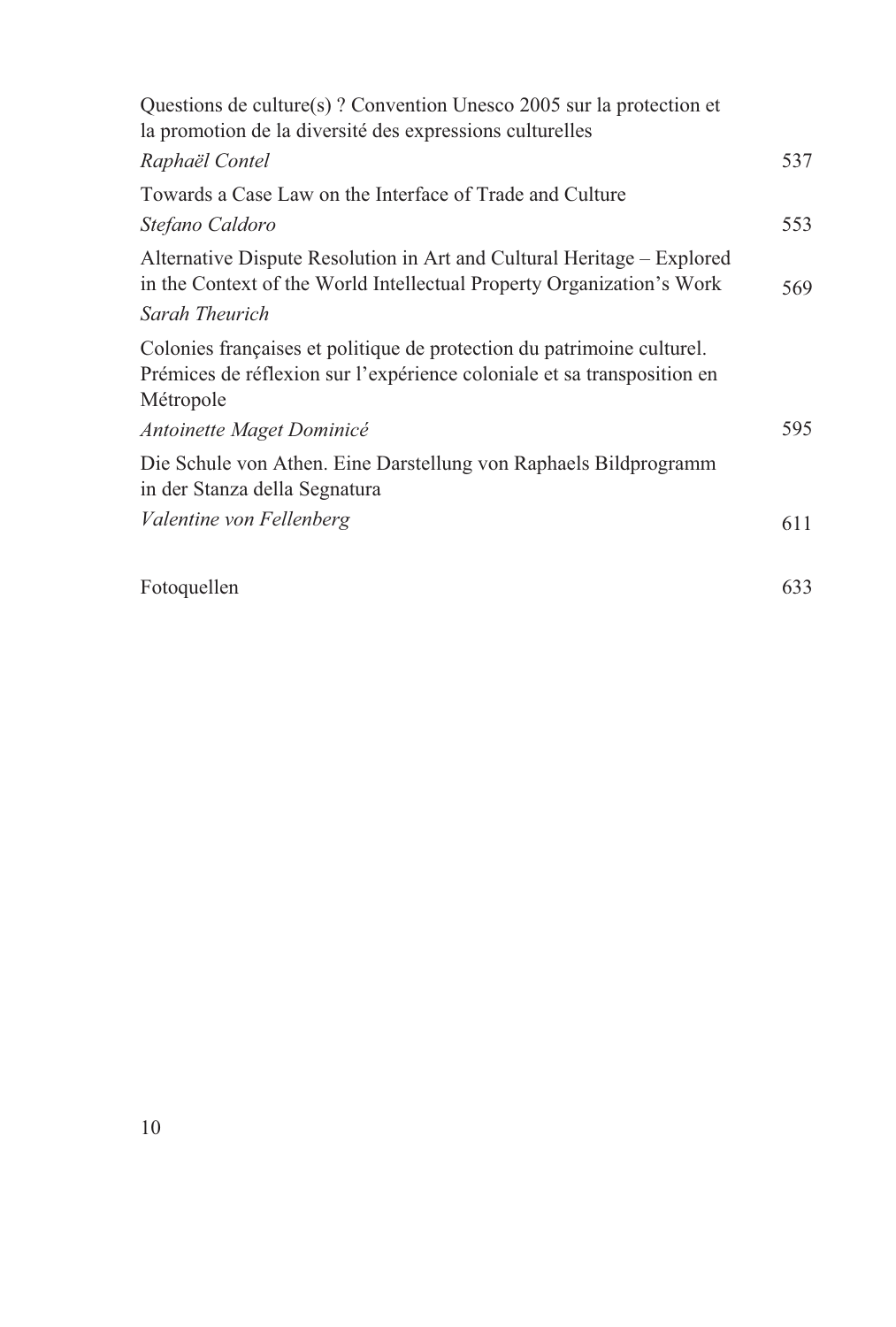## Alternative Dispute Resolution in Art and Cultural Heritage -Explored in the Context of the World Intellectual Property Organization's Work

### *Sarah Theurich*

| I.   | Introduction                                                    |     |  |  |  |
|------|-----------------------------------------------------------------|-----|--|--|--|
| П.   | General Background of Alternative Dispute Resolution (ADR)      |     |  |  |  |
|      | in Art and Cultural Heritage                                    | 572 |  |  |  |
|      | Examples of Types of Art and Cultural Heritage Disputes<br>1.   | 573 |  |  |  |
|      | Particular Features and Dispute Resolution Needs<br>2.          | 574 |  |  |  |
|      | The Potential of ADR<br>3.                                      | 575 |  |  |  |
|      | What is ADR?<br>a)                                              | 576 |  |  |  |
|      | aa) Mediation and Conciliation                                  | 577 |  |  |  |
|      | bb) Arbitration                                                 | 577 |  |  |  |
|      | cc) Expert Determination                                        | 578 |  |  |  |
|      | dd) Combined Procedures                                         | 578 |  |  |  |
|      | Benefits of ADR for Art and Cultural Heritage Disputes<br>b)    | 578 |  |  |  |
|      | Elements for Further Consideration<br>4.                        | 580 |  |  |  |
| III. | The Role of the World Intellectual Property Organization (WIPO) | 580 |  |  |  |
| IV.  | Reflections on Art and Cultural Heritage ADR within WIPO's      |     |  |  |  |
|      | Programon Intellectual Property (IP), Genetic Resources (GR),   |     |  |  |  |
|      | Traditional Knowledge (TK) and Traditional Cultural             |     |  |  |  |
|      | Expressions/Expressions of Folklore (TCEs/EoF)                  | 581 |  |  |  |
|      | Background<br>1.                                                | 582 |  |  |  |
|      | ADR Considerations in the Forum of the WIPO<br>2.               |     |  |  |  |
|      | Intergovernmental Committee on IP, GR and Folklore (IGC)        | 583 |  |  |  |

 LL.M (London), LL.M (Köln/Paris), Legal Staff, WIPO Arbitration and Mediation Center, voluntary legal researcher and PhD candidate at the Art-Law Center of the University of Geneva.

 The author would like to thank Ignacio de Castro, Deputy Director, WIPO Arbitration Center, and Brigitte Vézina, Legal Officer, WIPO Traditional Creativity, Cultural Expressions and Cultural Heritage Section, for their valuable advice in the preparation of this article.

 *The views expressed in this article are the personal views of the author and do not necessarily reflect those of WIPO, its Secretariat or any of its Member States.*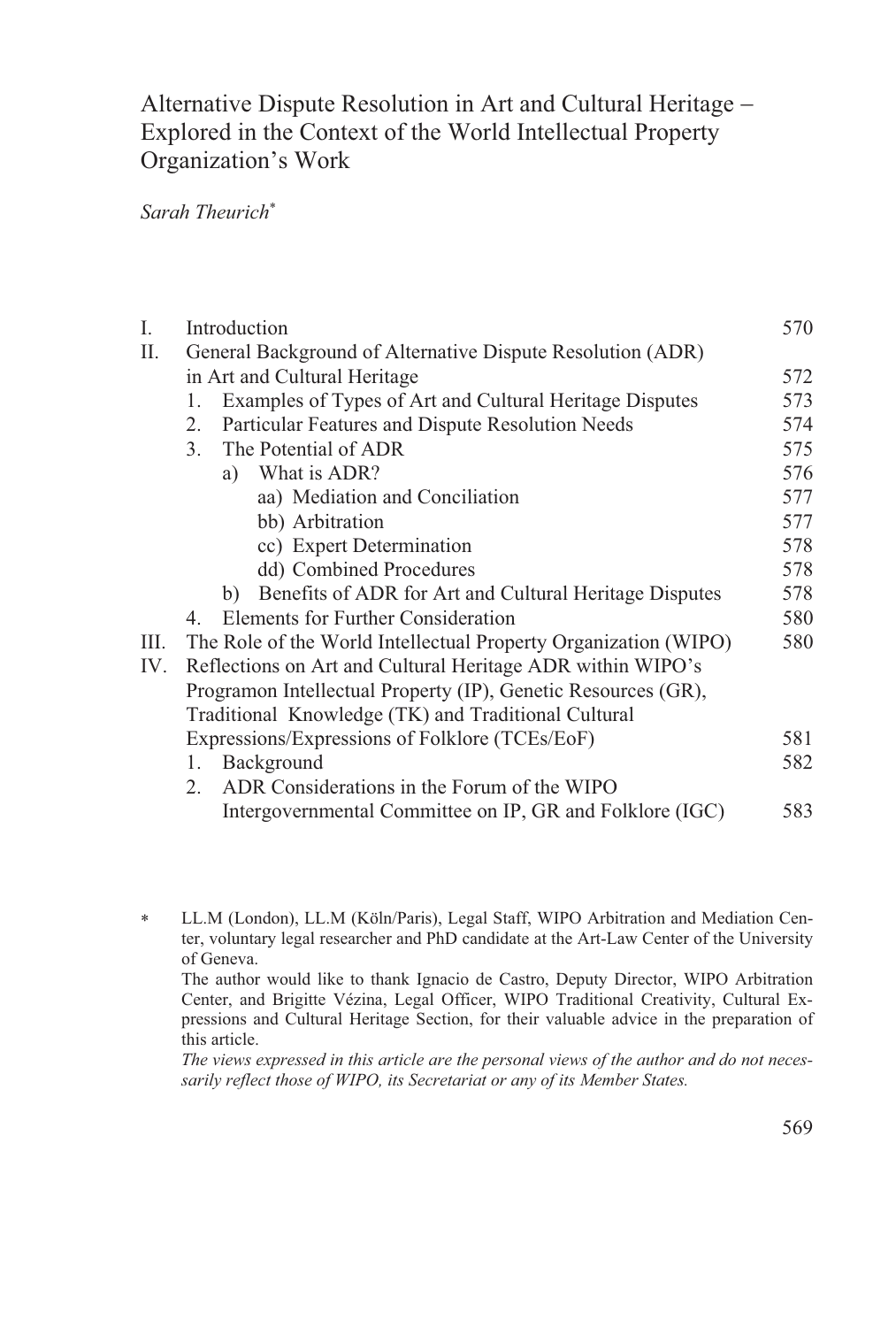|     |    | By Member States in Policy Discussions<br>a)                    | 583 |
|-----|----|-----------------------------------------------------------------|-----|
|     |    | In Draft Provisions for an International Legal Instrument<br>b) |     |
|     |    | (or Instruments)                                                | 584 |
|     |    | In IGC Working Documents<br>C)                                  | 585 |
|     |    | 3. Further ADR Considerations within WIPO's Program on          |     |
|     |    | IP and GR, TK and TCEs/EoF                                      | 586 |
| V.  |    | The WIPO Arbitration and Mediation Center's Procedural          |     |
|     |    | Experience in Art and Cultural Heritage ADR                     | 587 |
|     |    | The Role of the WIPO Arbitration and Mediation Center           | 587 |
|     |    | Administering institution<br>a)                                 | 589 |
|     |    | <b>Resource Center</b><br>b)                                    | 589 |
|     |    | aa) Tailored ADR Services                                       | 590 |
|     |    | bb) Art and Cultural Heritage ADR Services                      | 591 |
|     | 2. | Art and Cultural Heritage Case Examples                         | 591 |
|     |    | WIPO "Good Offices" in a Cultural Heritage Matter<br>a)         |     |
|     |    | between an Indigenous Community and a Museum                    | 592 |
|     |    | WIPO Arbitration in an Artist Promotion Dispute<br>b)           | 593 |
| VI. |    | Conclusion                                                      | 594 |

#### *I. Introduction*

In Goethe's nineteenth century novel "Elective Affinities" the character Mr. Mittler is introduced, with a name that coincidentally translates into the German for "mediator". He is presented as someone who "[…] had distinguished himself by his capacity for settling and silencing all disputes, domestic and communal  $[...]$ .<sup>1</sup>

Indeed, disputes have often been illustrated in art, and mediators or arbitrators have sometimes been protagonists in literature, paintings, and film.

But how can disputes involving art and cultural heritage be resolved in a more appropriate, sustainable and efficient way?

This question has been addressed in the work of the World Intellectual Property Organization (WIPO), as well as under different angles in other international fora. For example, in the context of the United Nations Educational Scientific

<sup>1</sup> *Johann Wolfgang von Goethe*, original German title "Die Wahlverwandschaften", 1809, here quoted from the English translation by R. J. Hollingdale, Penguin, London, 1971, p. 33.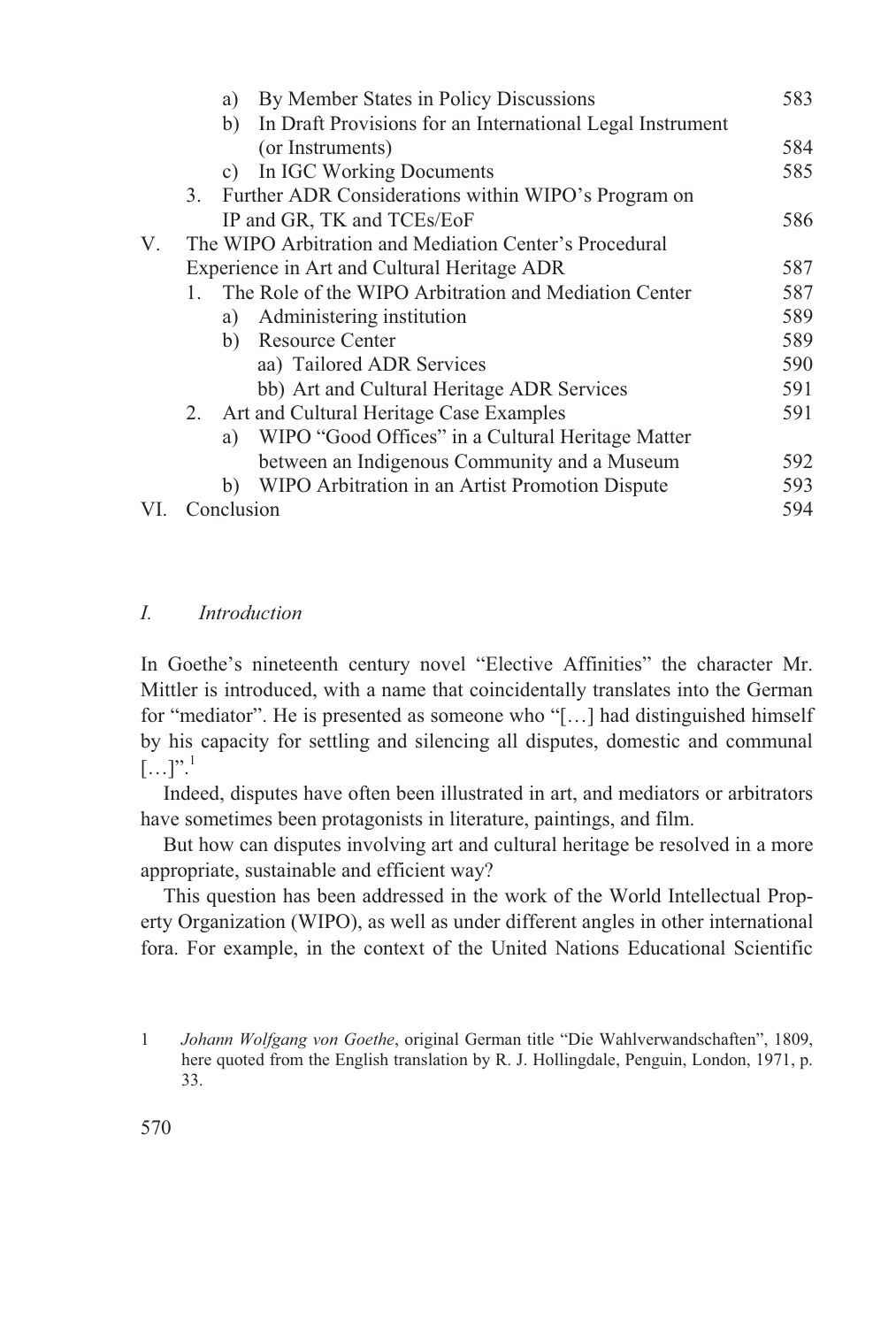and Cultural Organization (UNESCO)<sup>2</sup>, the Intergovernmental Committee for Promoting the Return of Cultural Property to its Countries of Origin or its Restitution in case of Illicit Appropriation (ICPRCP) has seen mediation and conciliation added to its mandate in 2005, in order to facilitate the return and restitution of cultural property.<sup>3</sup> The ICPRCP is currently negotiating a specific set of draft rules of procedure for mediation and conciliation.<sup>4</sup> Another example is the International Council of Museums (ICOM), which is developing a mediation program for disputes involving museums.<sup>5</sup>

Many authors have emphasized the great potential of alternative dispute resolution (ADR), such as mediation or arbitration, for resolving art and cultural heritage disputes, and this both for disputes regarding "intangible" cultural heritage, as well as for those involving "tangible" cultural property.<sup>6</sup>

- 2 UNESCO is an intergovernmental organization with currently 193 Member States and a mandate to "contribute to the building of peace, the eradication of poverty, sustainable development and intercultural dialogue through education, the sciences, culture, communication and information", see <www.unesco.org>.
- 3 See 33 C/Resolution 44, General Conference, 33rd Session, October 3-21, 2005, p. 98.
- 4 For the status of the negotiations, see latest Secretariat Report for the Sixteenth Session of the ICPRCP, July 2010, CLT-2010/ CONF.203/COM.16/2 Rev, <http://unesdoc.unesco.org/images/0018/001875/187506e.pdf>.
- 5 ICOM is a not-for-profit non-governmental oganization created in 1946, see <http://icom.museum/>. On mediation, see *Alissandra Cummins,* Promoting the use of Mediation in Resolution of disputes over the Ownership of objects in Museum Collections: Statement by the President of ICOM, January 2006, <http://icom.museum/statement\_mediation\_eng.html>.
- 6 See for example: *Quentin Bryne-Sutton*, Arbitration and Mediation in Art-Related Disputes, Arbitration International, Vol. 14, 1998, pp. 447 ff.; *Gabrielle Kaufmann-Kohler*, Art et Arbitrage : Quels enseignements tirer de la résolution des litiges sportifs, in: Quentin Bryne Sutton/Fabienne Geisinger-Mariéthoz (eds.), Resolution methods for art-related disputes, Studies in Art Law, 11, Schulthess, Zürich 1999, pp. 123 ff.; *Kurt Siehr*, Resolution of Disputes in International Art Trade. Third Annual Conference of the Foundation "The Venice Court of National and International Arbitration", Venice, 29-30, September, 2000, International Law FORUM du droit international 3, 2001, pp. 64 ff.; *Christian Wichard*/*Wend Wendland*, Mediation as an Option for Resolving Disputes between Indigenous/Traditional Communities and Industry concerning Traditional Knowledge, in: Barbara Hoffman (ed.), Art and Cultural Heritage, Law, Policy and Practice, Cambridge University Press, Cambridge 2005, pp. 475 ff.; *Marc-André Renold*, Arbitration and Mediation as Alternative Resolution Mechanisms in Disputes Relating to the Restitution of Cultural Property, in: Jaynie Anderson (ed.), Crossing Cultures: Conflict, Migration and Convergence, The Proceedings of the 32nd International Congress in the History of Art (CIHA), The University of Melbourne, January 13-18, 2008, pp. 1104 ff.; *Norman Palmer*, Alternative Procedures – Litigation: The Best Remedy?, in: Lyndel V. Prott (ed.), Witnesses to History, A Compendium of Documents and Writings on the Return of Cultural Objects, UNESCO, Paris, 2009, pp. 358-368; *Sarah Theurich*, Art and Cultural Heritage Dispute Resolution, WIPO Magazine, July 2009, Issue 4, pp. 17 ff.; *Beat*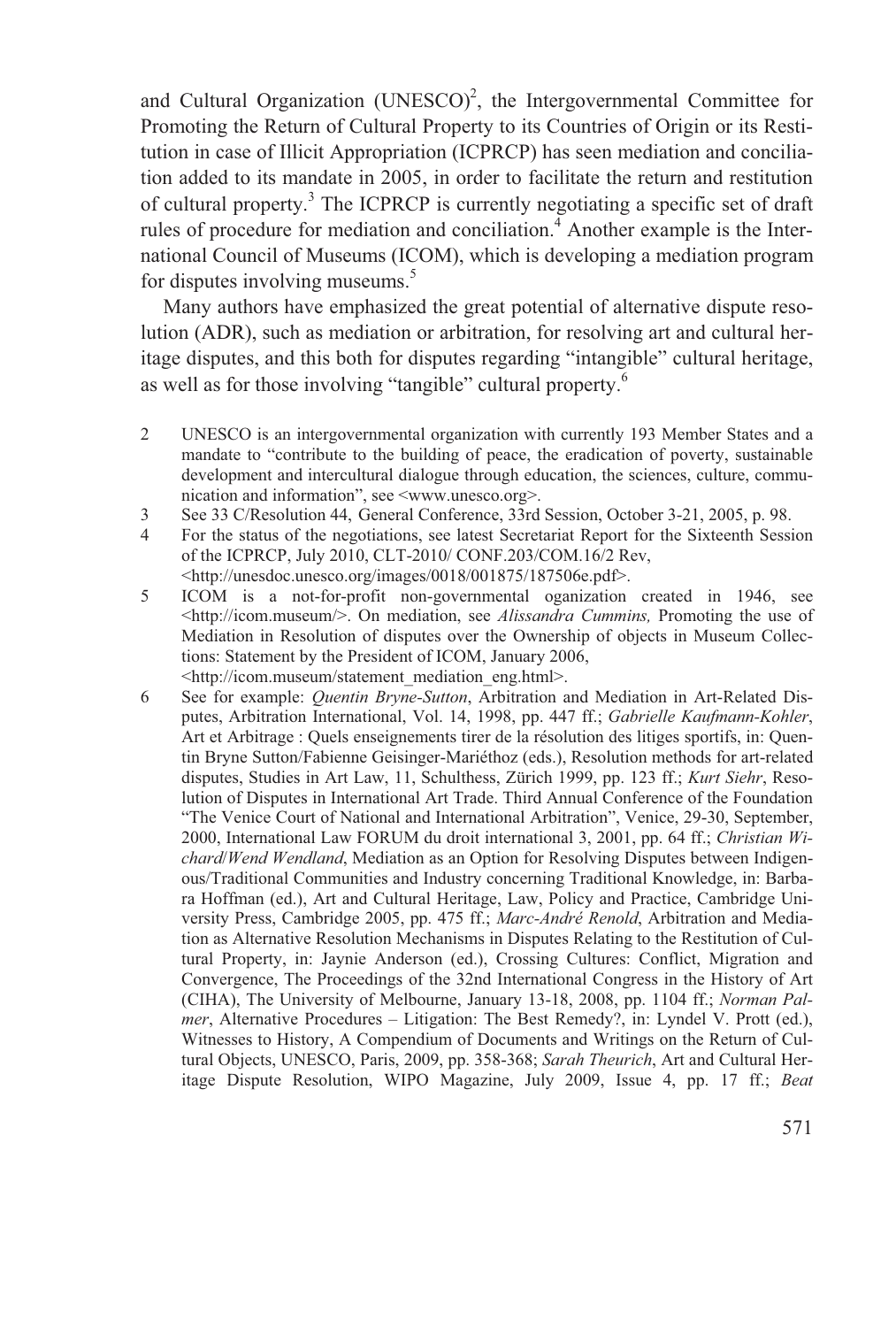Although there are a variety of types of art and cultural heritage disputes relating to different legal fields and subject matters, certain similar features and dispute resolution needs may be identified. This is why exchange between different experts in this field is important and may increase awareness of available options and approaches.

In order to contribute to such discussions, and before the general background of art and cultural heritage ADR, the present article aims to provide an illustrative and non-exhaustive overview of reflections on that topic that are taking place at WIPO, as well as of the WIPO Arbitration and Mediation Center's procedural experience with the resolution of such disputes.

It does not attempt in any way whatsoever to take a position on or prejudge the outcome of substantive and normative art and cultural heritage discussions that may be ongoing at WIPO and in other fora.

The potential of ADR in the field of art and cultural heritage is significant. As a neutral and technical dispute resolution tool, ADR may be considered as a possible means to apply and implement the principles of normative art and cultural heritage instruments through party consent. It may also assist to resolve on a case-by-case basis, individual contractual and non-contractual art and cultural heritage disputes that parties choose to submit to ADR. Further, ADR may be contemplated to play a role as a potential "compliance" mechanism within certain normative cultural heritage instruments.

#### *II. General Background of Alternative Dispute Resolution (ADR) in Art and Cultural Heritage*

It seems appropriate to first draw a brief general background of the topic of art and cultural heritage ADR, in order to better understand WIPO's related work. Hence, this Section<sup>7</sup> aims to indicate the particular features and dispute resolution needs in art and cultural heritage conflicts, which have also been addressed by other experts in this field.

7 This Section is based on elements developed in *Sarah Theurich* (*supra* note 6).

*Schönberger*, Restitution von Kulturgut, Anspruchsgrundlagen – Restitutionshindernisse – Entwicklung, Stämpfli Verlag, Bern, 2009, pp. 274 ff.; *Kurt Siehr*, Internationale Schiedsgerichtsbarkeit über Kulturgut-Streitigkeiten, in: Liber Amicorum Tibor Várady, CEU Press, Budapest, New York, 2009, pp. 255 ff.; *Marie Cornu*/*Marc-André Renold*, New Developments in the Restitution of Cultural Property: Alternative Means of Dispute Resolution, International Journal of Cultural Property, Volume 17, Issue 01, February 2010, pp. 1 ff.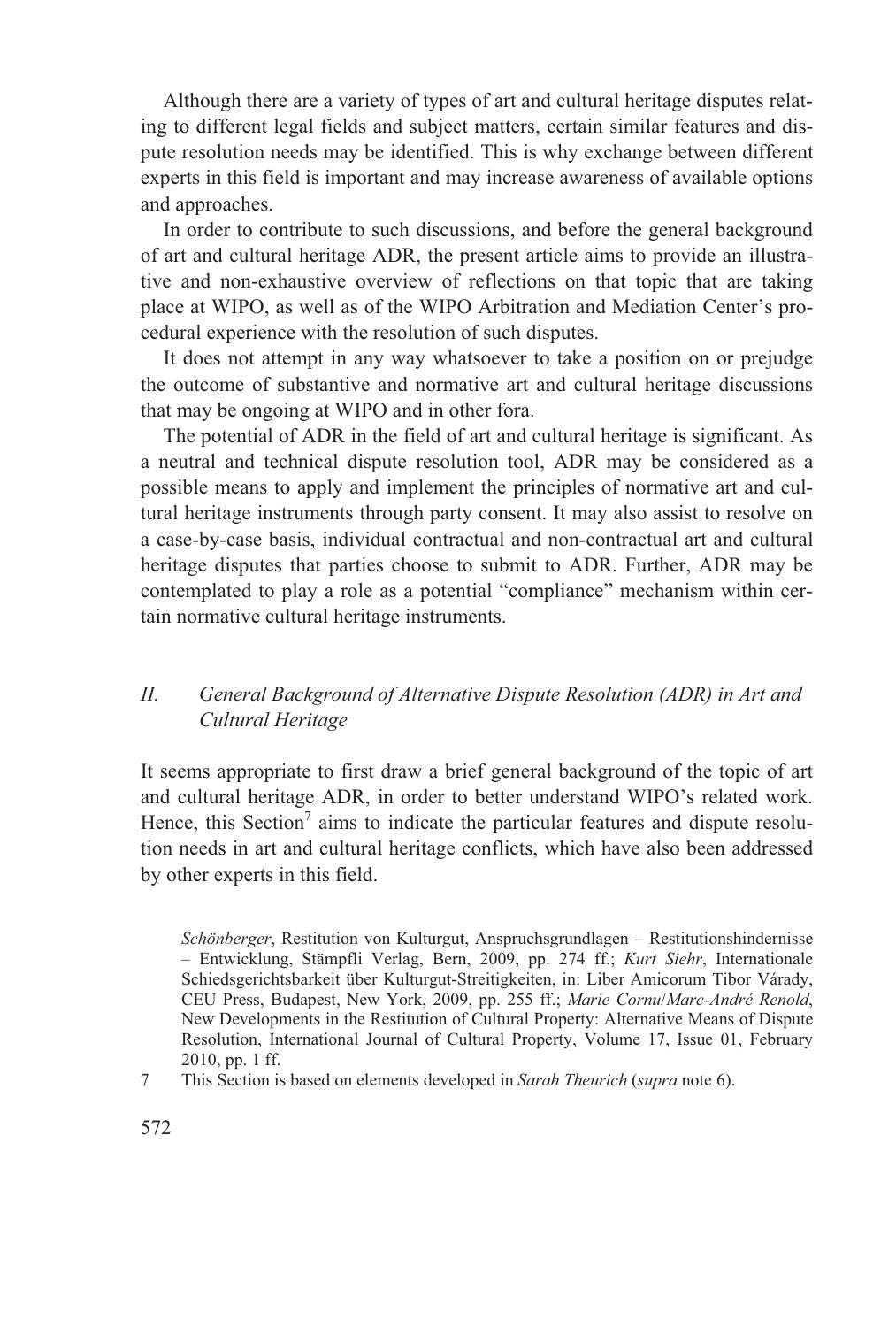#### 1. Examples of Types of Art and Cultural Heritage Disputes

Art and cultural heritage is a wide area and related disputes may involve a variety of different private and public stakeholders and subject matters. Without attempting to define art and cultural heritage disputes, some examples of the types of such disputes may illustrate the issues involved.

Numerous contractual art and cultural heritage disputes originate from transactions concluded in the art market and the cultural sector. For example such disputes may arise between artists and galleries over artist representation agreements, copyright licenses, or sale agreements. Cultural institutions may be in dispute with donors over donation agreements. They may also be in dispute with other cultural institutions over loan agreements, with researchers over the reproduction of exhibited works, with restaurateurs over restoration agreements, or with insurance companies over art insurance contracts. Further, art buyers and sellers, such as auction houses and art collectors, may be involved in a number of contractual disputes, relating for example to a warranty of authenticity.

Non-contractual art and cultural heritage disputes are also abundant. For example, artists may be disputing with art collectors and galleries about resale rights, or with publishers, photographers or other parties over the unauthorized reproduction of their works. Indigenous and local communities may be involved in disputes with cultural institutions in relation to the access to and reproduction of traditional cultural expressions or expressions of folklore (TCEs/EoF)<sup>8</sup>. Fur-

8 A description of TCEs/EoF is provided in Revised Draft Provisions for the Protection of TCEs/EoF, which are currently negotiated in the WIPO Intergovernmental Committee on Intellectual Property, Genetic Resources, Traditional Knowledge and Folklore, see WIPO/GRTKF/IC/9/4, Annex, page 11, Article 1 - Subject Matter of Protection: "(a) "Traditional cultural expressions" or "expressions of folklore" are any forms, whether tangible and intangible, in which traditional culture and knowledge are expressed, appear or are manifested, and comprise the following forms of expressions or combinations thereof: (i) verbal expressions, such as: stories, epics, legends, poetry, riddles and other narratives; words, signs, names, and symbols; (ii) musical expressions, such as songs and instrumental music; (iii) expressions by action, such as dances, plays, ceremonies, rituals and other performances, whether or not reduced to a material form; and, (iv) tangible expressions, such as productions of art, in particular, drawings, designs, paintings (including body-painting), carvings, sculptures, pottery, terracotta, mosaic, woodwork, metalware, jewelry, baskets, needlework, textiles, glassware, carpets, costumes; handicrafts; musical instruments; and architectural forms; which are: (aa) the products of creative intellectual activity, including individual and communal creativity; (bb) characteristic of a community's cultural and social identity and cultural heritage; and (cc) maintained, used or developed by such community, or by individuals having the right or responsibility to do so in accordance with the customary law and practices of that community.", <www.wipo.int/edocs/mdocs/tk/en/wipo\_grtkf\_ic\_9/wipo\_grtkf\_ic\_9\_4.pdf>.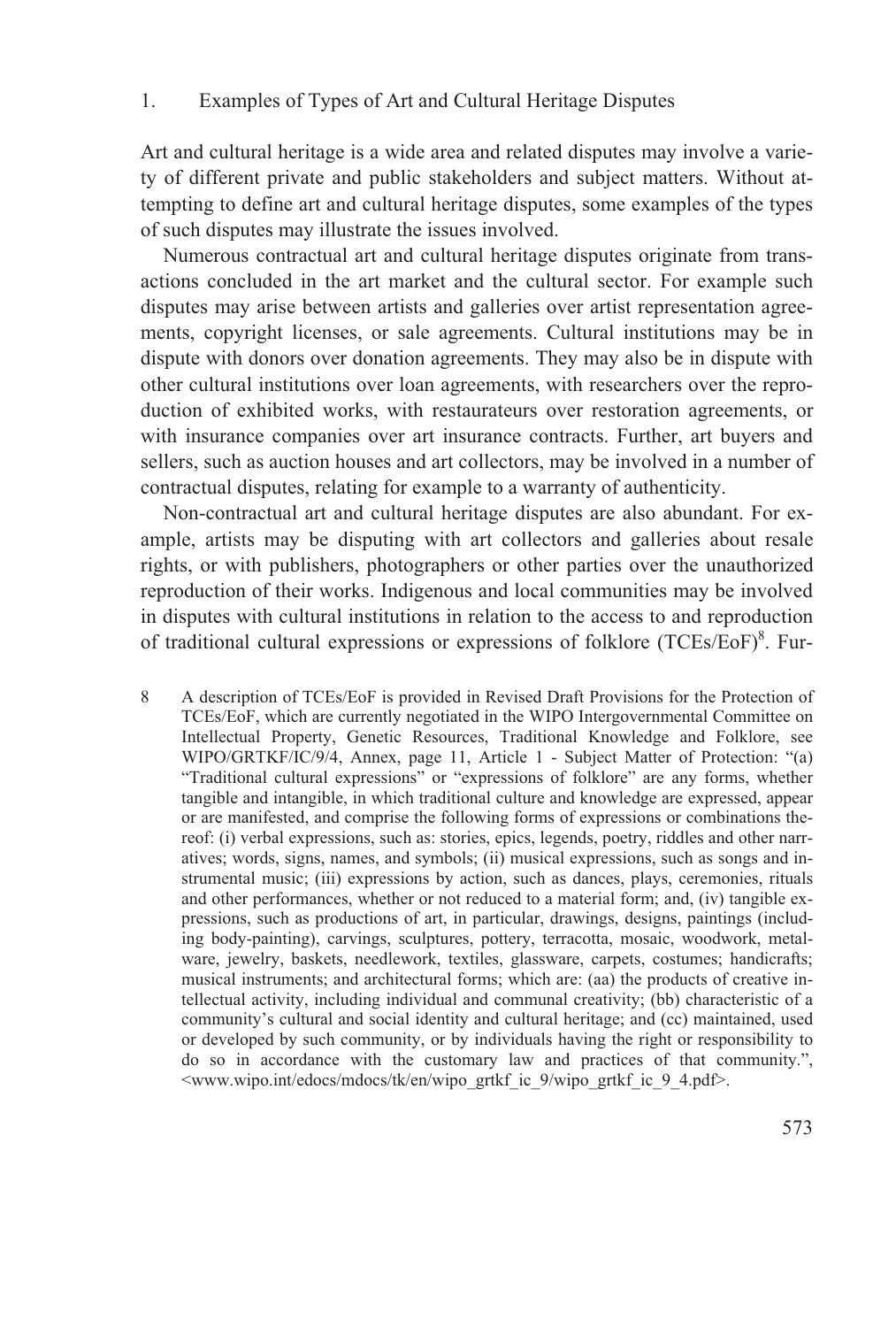ther, conflicts over the restitution of stolen cultural property or the return of illicitly appropriated cultural property may involve numerous actors, such as States, cultural institutions, non-governmental organizations, indigenous communities, and individuals.

#### 2. Particular Features and Dispute Resolution Needs

First and foremost, the nature of the objects concerned in art and cultural heritage disputes has been regarded as special in light of their "cultural and immaterial value"<sup>9</sup>

Also, the subject matter involved may often be specific, which makes legal and technical expertise essential for resolving such disputes, for example in relation to the cultural and historical background(s) of the art work. National judges may not always have this expert knowledge.

A dispute may involve both tangible and intangible cultural heritage. For example, certain TCEs may combine both tangible and intangible elements $10$  such as a painting (tangible) that depicts a legend (intangible).<sup>11</sup> Further, a dispute over tangible cultural heritage may also raise intangible or intellectual issues. For example, in a dispute over the restitution of a sculpture (tangible), IP issues may arise if a photo of that sculpture has been reproduced (intangible) in a publication. However, even if different issues are involved, it seems nevertheless important that the entire dispute be resolved in a single forum, instead of submitting different issues to different fora, which may lead to contradictory outcomes and lengthy processes.

Art and cultural heritage disputes are often cross-border and cross-regional, involving parties from different cultural and linguistic backgrounds. Hence,

<www.wipo.int/edocs/mdocs/tk/en/wipo\_grtkf\_ic\_5/wipo\_grtkf\_ic\_5\_3.pdf>.

<sup>9</sup> See for example, *Quentin Bryne-Sutton* (*supra* note 6), at p. 447.

<sup>10</sup> See for example, "Consolidated Analysis of the Legal Protection of Traditional Cultural Expressions", Document prepared by the WIPO Secretariat, May 2, 2003, WIPO/GRTKF/IC/5/3, Annex, p. 18, paragraph 51: "Expressions of" traditional culture (or "expressions of" folklore) may be either intangible, tangible or, most usually, a combination of the two. […], paragraph 52: "Traditional cultural expressions for IP purposes include both tangible and intangible components. A separation between the two is artificial, as it may be said that tangible expressions are the "body" and intangible expressions the "soul" which together form a whole. That said, tangible and intangible expressions of culture may require different measures for their legal protection.",

<sup>11</sup> *Supra* note 10, at paragraph 51.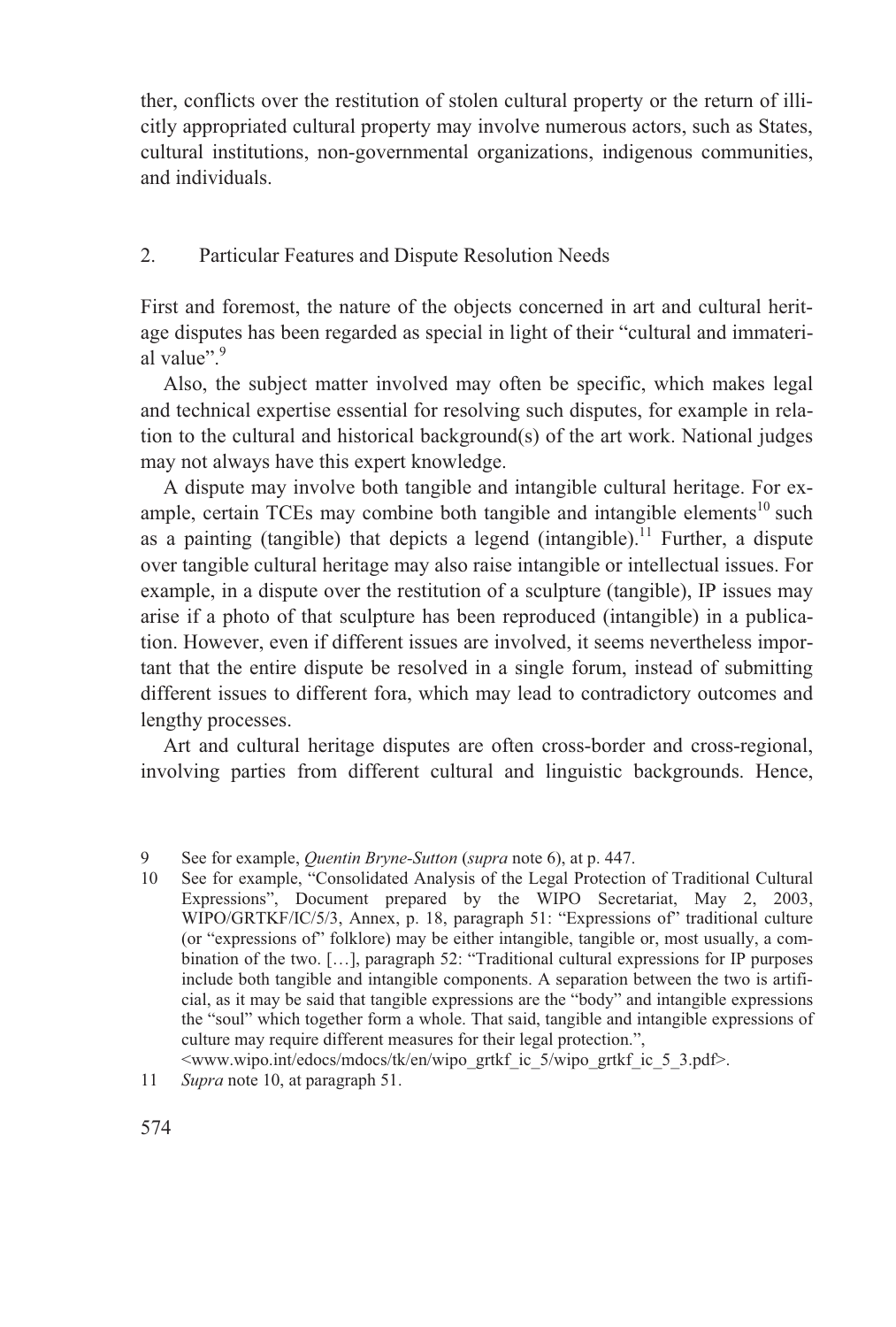access to a neutral and competent dispute resolution platform that all involved parties can trust, seems crucial.

In addition to complex legal issues, such disputes may involve sensitive, not necessarily legal elements, of a cultural, emotional, ethical, historical, moral, political, religious, or spiritual nature.<sup>12</sup> The Australian "carpet case" Milpurrurru  $&$  Others v. Indofurn Pty Ltd,<sup>13</sup> illustrates the kind of sensitive issues that may arise in such disputes. In this case, industrial carpet manufacturers were reproducing works of Aboriginal artists without their authorization. The artists' works incorporated images and traditional knowledge of their community. Under what could be seen as the customary law or practice of the community, the artists could actually be held responsible by their community if a third party made inappropriate use of the traditional images, resulting in particular in possible communal sanctions of the artists. Also, a "moral rights" issue arose in this case, as the carpets seemed not to have reproduced the artists' works in their integrity.

Further, conventional remedies available through court litigation, such as monetary damages, may not always be satisfactory in art and cultural heritage disputes, where parties may sometimes seek more comprehensive and sustainable solutions reflecting also the non-legal interests involved.

#### 3. The Potential of ADR

As many commentators have explained, litigation in a national court may be entirely appropriate in certain art and cultural heritage disputes, for example where a recalcitrant party is involved that may be unwilling to consent to ADR, or where a legal precedent is sought for a deterrent effect for the future.

On the other hand, court litigation is normally a public process and ends generally with a winning and a losing party. This may affect long-term professional relationships and may not necessarily take account of relevant non-legal interests and issues.

<sup>12</sup> For more background on the intricate and multilayered issues that may arise in disputes relating to indigenous knowledge, see for example, *Jane E. Anderson*, Law, Knowledge, Culture: the Production of Indigenous Knowledge in Intellectual Property Law, Edward Elgar Publishing Ltd., Cheltenham, UK, Northampton, USA, 2009, pp. 1 f.

<sup>13 (1994) 30</sup> IPR 209. For an analysis of the case, see for example *Jane E. Anderson* (*supra* note 12), pp. 131 f.; as well as *Terri Janke*, Minding Culture, Case Studies on Intellectual Property and Traditional Cultural Expressions, WIPO Publication, Geneva, 2003, pp. 8 ff. <http://www.wipo.int/tk/en/studies/cultural/minding-culture/studies/finalstudy.pdf>.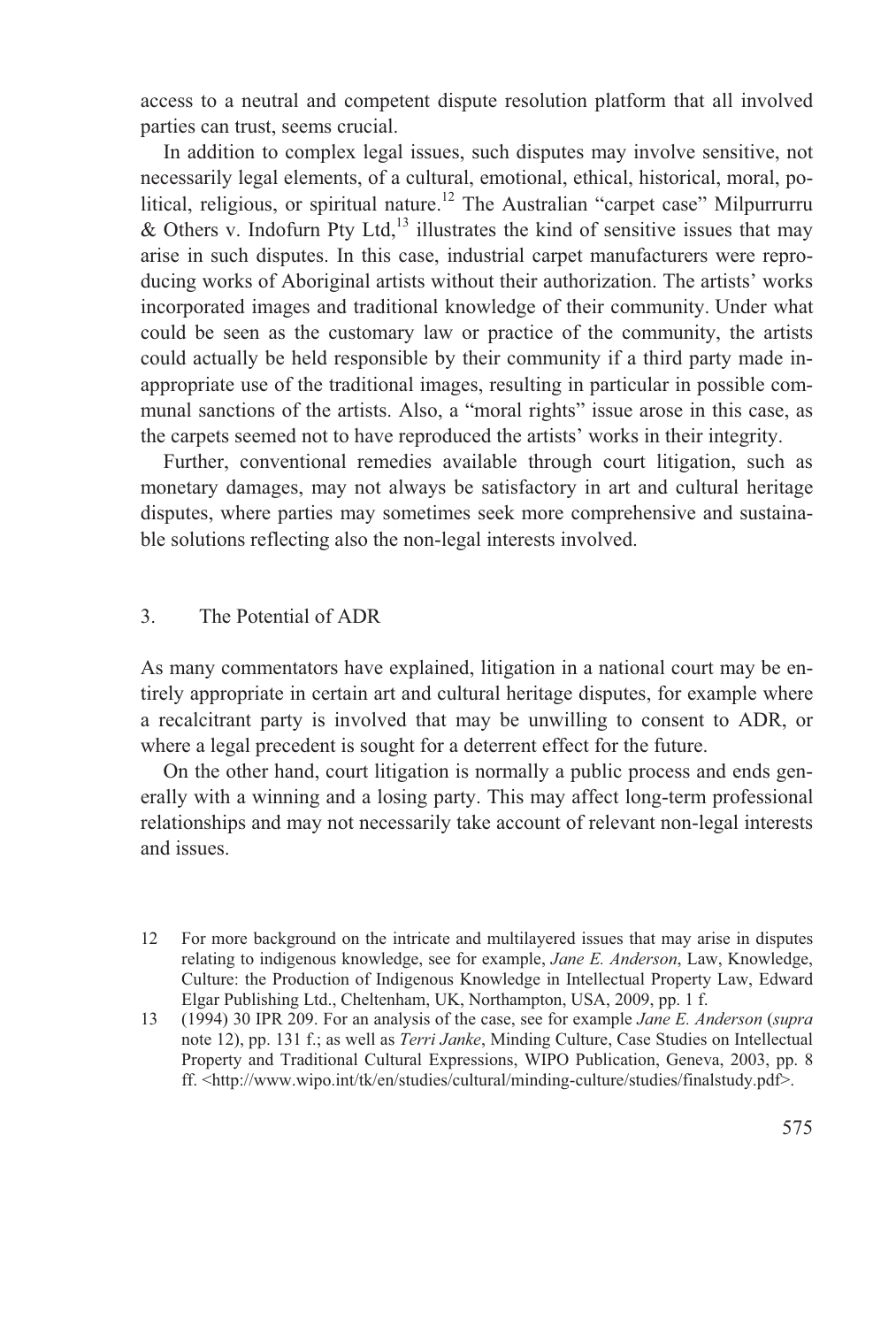Also, in international art and cultural heritage disputes, different national court actions may need to be introduced in multiple jurisdictions concerned by the dispute. For example, if a cultural object has been reproduced and published without authorization in four different jurisdictions, court litigation may need to be undertaken in all four countries. This may not only be costly and lengthy, but there may also be a perceived national bias, potential conflict of laws, as well as a risk of contradictory outcomes, as legislation in the art and cultural heritage sector is not fully harmonized. For example, in the context of folklore, there are different national approaches regarding the copyright requirement of fixation.<sup>14</sup> Also, in the cultural property context, civil- and common-law jurisdictions have different approaches as to the good faith acquisition of stolen cultural property.<sup>15</sup>

In light of the foregoing, ADR may often be an interesting neutral avenue to consider for parties in art and cultural heritage disputes.

#### a) What is ADR?

ADR is generally considered as referring to a variety of private, out-of-court dispute resolution mechanisms that allow parties to resolve their dispute in a more flexible, time and cost efficient way, giving parties control over the process and the possibility to select one or several independent mediators, arbitrators or experts.16

ADR mechanisms are generally consensual, in that they can only be used if all parties consent to submitting their dispute to ADR. For future disputes, such consent can be achieved through the inclusion of an ADR clause into a contract, and for existing disputes through the conclusion of an ADR submission agreement. ADR can also be mandated by a competent court or through other jurisdiction creating mechanisms.

- 14 See *Agnès Lucas-Schloetter*, Folklore, Part III, Section 4, in: Silke von Lewinski (ed.), Indigenous Heritage and Intellectual Property – Genetic Resources, Traditional Knowledge and Folklore, Kluwer Law International, The Hague 2008, pp. 383 f.
- 15 See *Marc-André Renold*, Stolen Art: The Ubiquitous Question of Good Faith, in: International Bureau of the Permanent Court of Arbitration (ed.), Resolution of Cultural Property Disputes: Papers emanating from the seventh PCS International Law Seminar, May 23, 2003, Kluwer Law International, The Hague 2003, pp. 251 ff.
- 16 Dispute Resolution for the 21st Century, WIPO Publication No. 779, August 2007, p. 1, <www.wipo.int/freepublications/en/arbitration/779/wipo\_pub\_779.pdf>; See also *Julian D. M. Lew/Loukas A. Mistelis*/*Stefan M. Kröll*, Comparative International Commercial Arbitration, Kluwer Law International, The Hague 2003, pp. 9 f.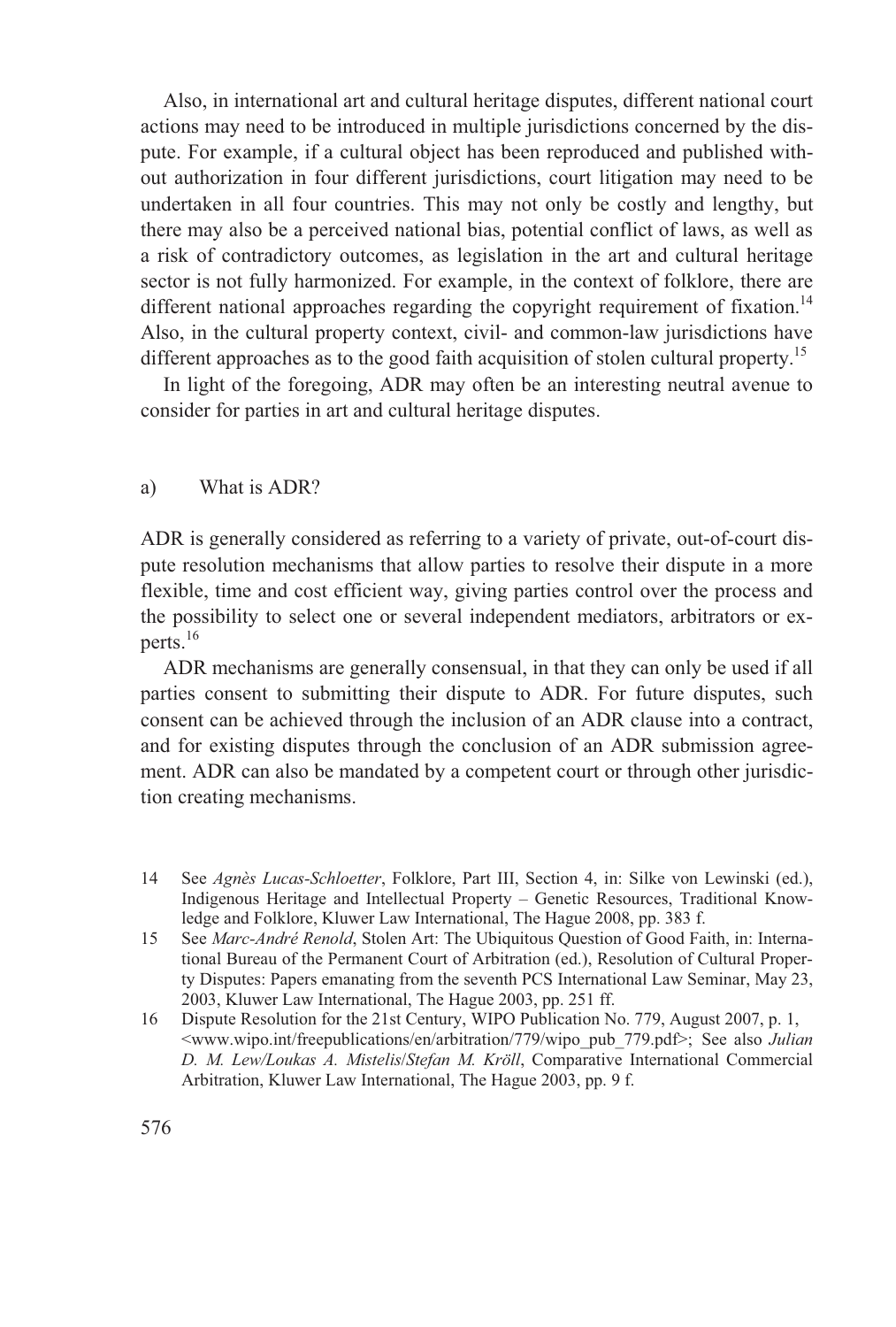Mediation is an informal procedure in which the parties request one or several mediators to assist them to settle their dispute. The mediator facilitates the settlement process by furthering dialogue between the parties and helping them to identify their underlying interests and to reach mutually satisfactory solutions. Depending on the parties' agreement, the mediator can play a facilitative or evaluative role, but cannot impose a decision on the parties. $17$ 

Through its informal, confidential, non-confrontational and interest-based nature, mediation may be particularly interesting in art and cultural heritage disputes, as it allows to take account of sensitive, non-legal issues, and to preserve party relationships. If successful, mediation ends in a settlement agreement between the parties, which would have the force of a contract.<sup>18</sup>

Conciliation has been considered as a type of mediation, with the difference that a conciliator would render a non-binding recommendation for a solution of the dispute, which the parties can accept or reject.<sup>19</sup>

bb) Arbitration

Arbitration is a more formal procedure, whereby parties submit their dispute to one or several arbitrators who render a final and binding decision (arbitral award) on the parties' dispute.<sup>20</sup> The arbitral award would be internationally enforceable under the New York Convention.<sup>21</sup>

- 17 See for example, Guide to WIPO Mediation, WIPO Publication no. 449, January 2009, pp. 3-5, <www.wipo.int/freepublications/en/arbitration/449/wipo\_pub\_449.pdf>.
- 18 For example, in WIPO mediations, so far to date, about 73% of cases have resulted in settlement, see <www.wipo.int/amc/en/center/caseload.html>.
- 19 For a definition of conciliation, see for example, *Erik Schäfer*, Schiedsgerichtsbarkeit und Mediation, in: Hellwig Torggler (ed.), Praxishandbuch Schiedsgerichtsbarkeit, Schulthess, Zürich 2007, paragraph 34; see also in the different context of disputes between States, *John Collier/Vaughan Lowe*, The Settlement of Disputes in International Law, Oxford University Press, Oxford, 2000, p. 29.
- 20 See for example Guide to WIPO Arbitration, WIPO Publication no. 919, January 2009, p. 3, <www. wipo.int/freepublications/en/arbitration/919/wipo\_pub\_919.pdf >.
- 21 Convention on the Recognition and Enforcement of Foreign Arbitral Awards, New York, 1958, <www.uncitral.org/uncitral/en/uncitral\_texts/arbitration/NYConvention.html>.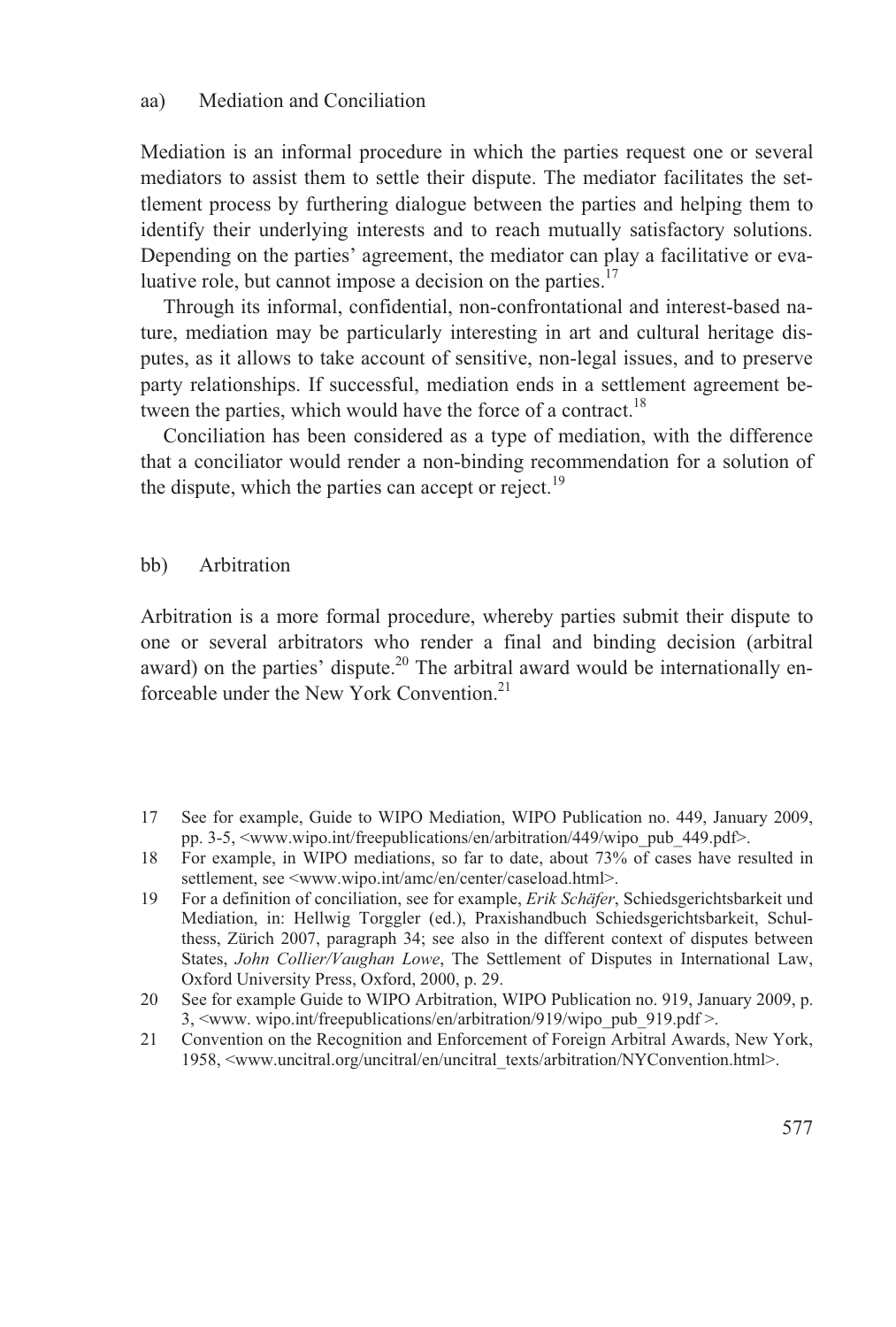#### cc) Expert Determination

In expert determination, an expert makes a determination on a specific matter submitted by the parties,  $22$  which can be a particularly interesting option for matters regarding the authenticity of an artwork.

#### dd) Combined Procedures

ADR procedures are flexible and may be combined with each other, as long as time limits are defined for each phase. For example, it may be agreed that in a first mediation phase, parties attempt to settle the dispute and if they fail, the dispute is submitted to arbitration.

Such combined procedures can increase the settlement chances and allow to define the issues in dispute and to settle part of them, which makes the following phases better prepared and may expedite the subsequent proceedings.<sup>23</sup>

#### b) Benefits of ADR for Art and Cultural Heritage Disputes

As explained by many commentators, ADR offers a number of benefits for art and cultural heritage dispute resolution.

For example, it provides a neutral forum that allows parties to resolve their dispute in a single procedure, which may be particularly interesting for international art and cultural heritage disputes as it avoids multijurisdictional actions. Parties can design the process in a neutral way, as they have the choice of the applicable law, language and place of mediation or arbitration, and of the nationality of the mediators, arbitrators or experts.

Most importantly, in ADR, parties can choose mediators, arbitrators or experts that have the relevant expertise in the applicable legal field and the subject matter of art and cultural heritage, as well as knowledge of the cultural and historical background of the concerned works of art.

- 22 See <www.wipo.int/amc/en/expert-determination/what-is-exp.html>.
- 23 Even in a pending arbitration, parties have the possibility to agree to settle the dispute before the arbitrator renders the award. It may be noted that so far to date, in WIPO arbitrations 58% of cases have resulted in settlement, while the remainder concluded generally with an arbitral award, see <www.wipo.int/amc/en/center/caseload.html>.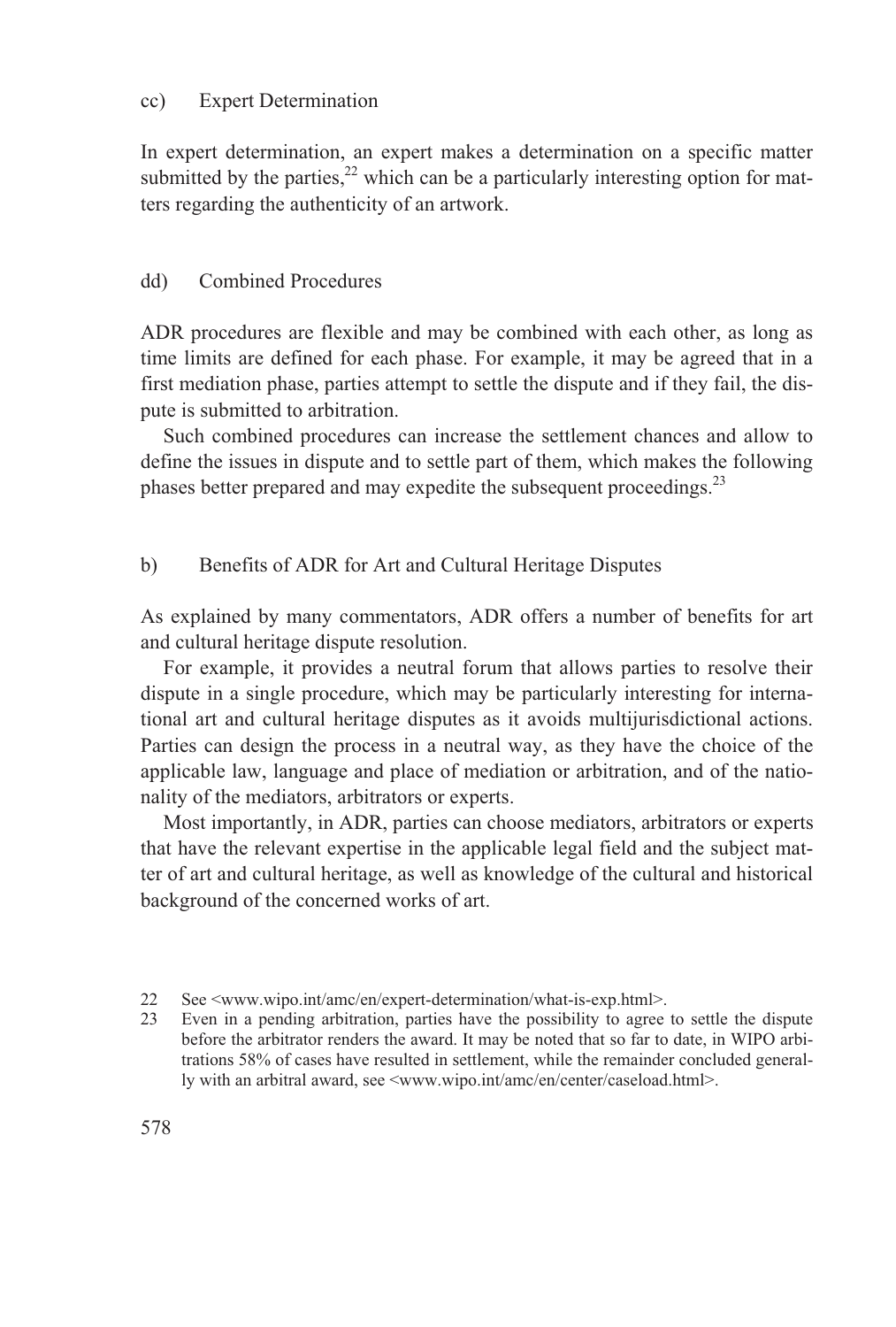ADR, and in particular mediation, provides a flexible forum, in which legal as well as sensitive non-legal issues may be considered. Also, in arbitration, parties have the option to ask the arbitrator to decide the dispute *ex aequo et bono*, which means on the basis of principles of fairness, or as *amiable compositeur*, so as to restore the relationship between the parties. $^{24}$ 

For art and cultural heritage disputes that involve indigenous communities, ADR may allow the consideration of customary laws and protocols. This possibility has been analyzed in a WIPO Study on Customary Law and the Intellectual Property System in the Protection of TCEs and Traditional Knowledge, as further explained below.<sup>25</sup>

Moreover, ADR allows parties to adopt mutually satisfactory solutions and fair and balanced remedies that can preserve their relationships and provide a basis for future collaboration. A number of creative non-monetary solutions have been envisaged for art and cultural heritage disputes, such as the provision of works of art in lieu of monetary damages, the conclusion of long-term loan agreements, shared ownership or custodianship, the formal recognition of ownership, and capacity-building programs in exchange for the lending of an object.<sup>26</sup>

Except where otherwise required by law, ADR mechanisms allow parties, to a large extent, to keep the proceedings and outcomes confidential.<sup>27</sup> Confidentiality can help to preserve reputation, which may be important in the international art market. It may also be paramount where sacred traditional material is involved. Depending on the circumstances, parties can agree to balance confidentiality provisions with public interest requirements.

The advantage of arbitration is that arbitral awards can be internationally enforced through national courts without a review of the substance of the case, in accordance with the New York Convention, which currently has 144 Member States. This can be interesting in art and cultural heritage disputes where a party seeks to implement a decision in another country.

- 24 See for example, Article 59 (a) WIPO Arbitration Rules, Article 53 (a) WIPO Expedited Arbitration Rules that provide for such possibility. For a definition of these concepts, see for example *Julian D. M. Lew/Loukas A. Mistelis*/*Stefan M. Kröll* (*supra* note 16), pp. 470 ff.
- 25 See Section IV.2.c).
- 26 For examples of possible solutions in the context of restitution disputes, see for example *Marie Cornu*/*Marc-André Renold* (*supra* note 6).
- 27 For instance, the WIPO Mediation (Articles 14-17), Arbitration (Articles 73-76), Expedited Arbitration (Articles 66-69) and Expert Determination (Article 15) Rules provide for the confidentiality of the proceedings, unless the parties agree otherwise and except where otherwise required by law.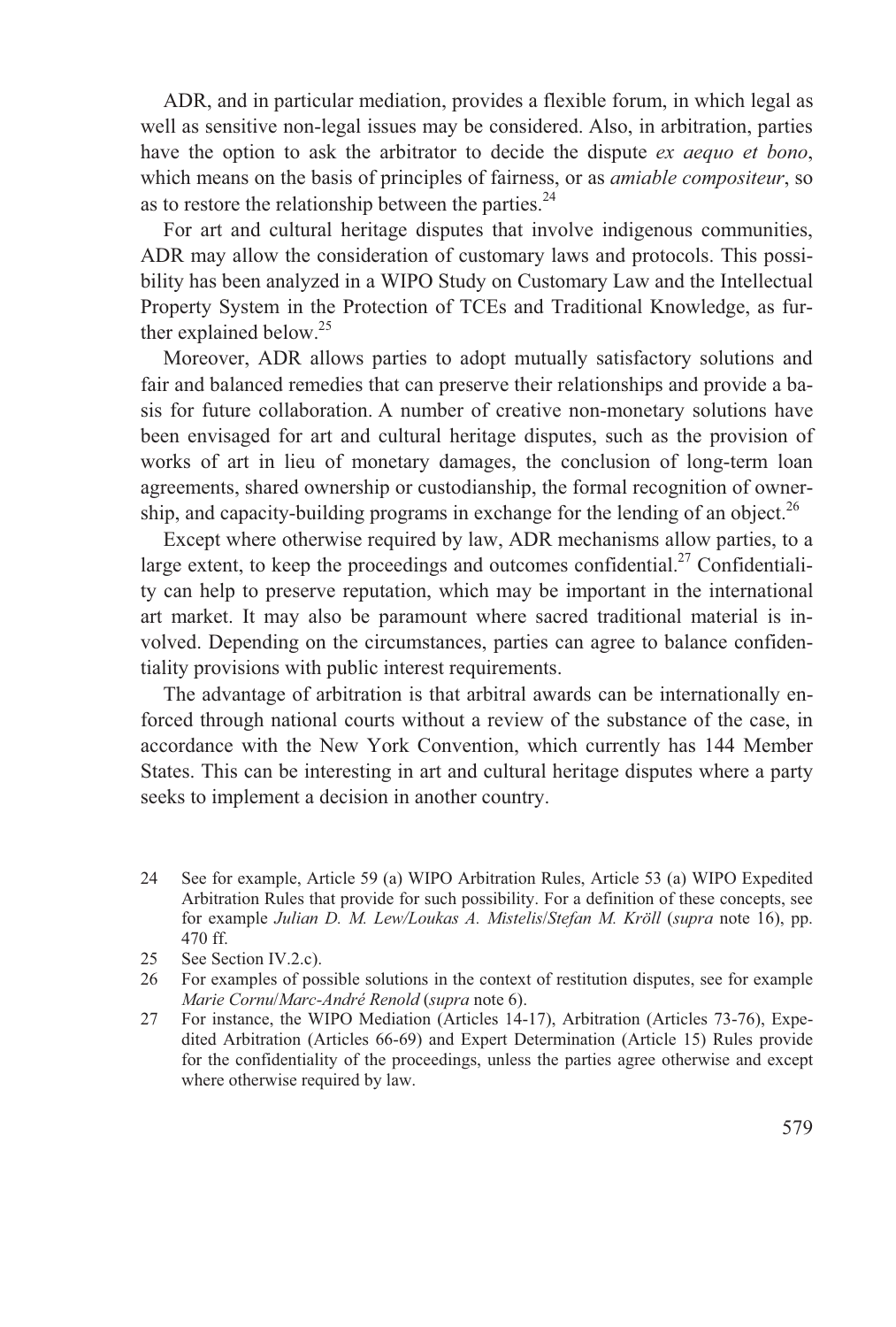Certain elements in art and cultural heritage ADR may warrant further reflection on different levels. Some of these elements are set out below, without further development however, which would exceed the scope of this article.

For example, establishing jurisdiction is a crucial element in art and cultural heritage ADR. As disputes may often arise without a contractual basis, due consideration needs to be given to effective means of creating jurisdiction. In that context, the development of tailored ADR clauses and submission agreements, ADR mechanisms in art and cultural heritage normative instruments, voluntary ADR pledges by cultural institutions, administrative mechanisms, or references in national laws may be considered.

While not unique to ADR, in certain instances, consideration may need to be given to how public cultural institutions are represented in ADR proceedings, as well as to their capacity to dispose of the cultural object at stake.

Also, where indigenous communities are involved, due consideration may need to be given to their identification and representation.

Further, art and cultural heritage disputes may involve parties with a different degree of economic power. Hence, issues of cost, funding and legal assistance may need to be examined.

#### *III. The Role of the World Intellectual Property Organization (WIPO)*

Some of the elements set out above, are also of relevance in WIPO's work in this area. WIPO is an intergovernmental organization and a specialized agency of the United Nations with its headquarters in Geneva, Switzerland.<sup>28</sup> Its work is "dedicated to develop a balanced and accessible international intellectual property (IP) system, which rewards creativity, stimulates innovation and contributes to economic development while safeguarding the public interest".<sup>29</sup> WIPO has currently 184 Member States and administers 24 international Treaties.<sup>30</sup>

<sup>28</sup> See WIPO's website, at <www.wipo.int>. WIPO also has external offices, currently in Brazil, Japan, New York and Singapore.

<sup>29</sup> See <www.wipo.int/about-wipo/en/what\_is\_wipo.html>.

<sup>30</sup> For the full list of treaties, see <www.wipo.int/treaties/en/>.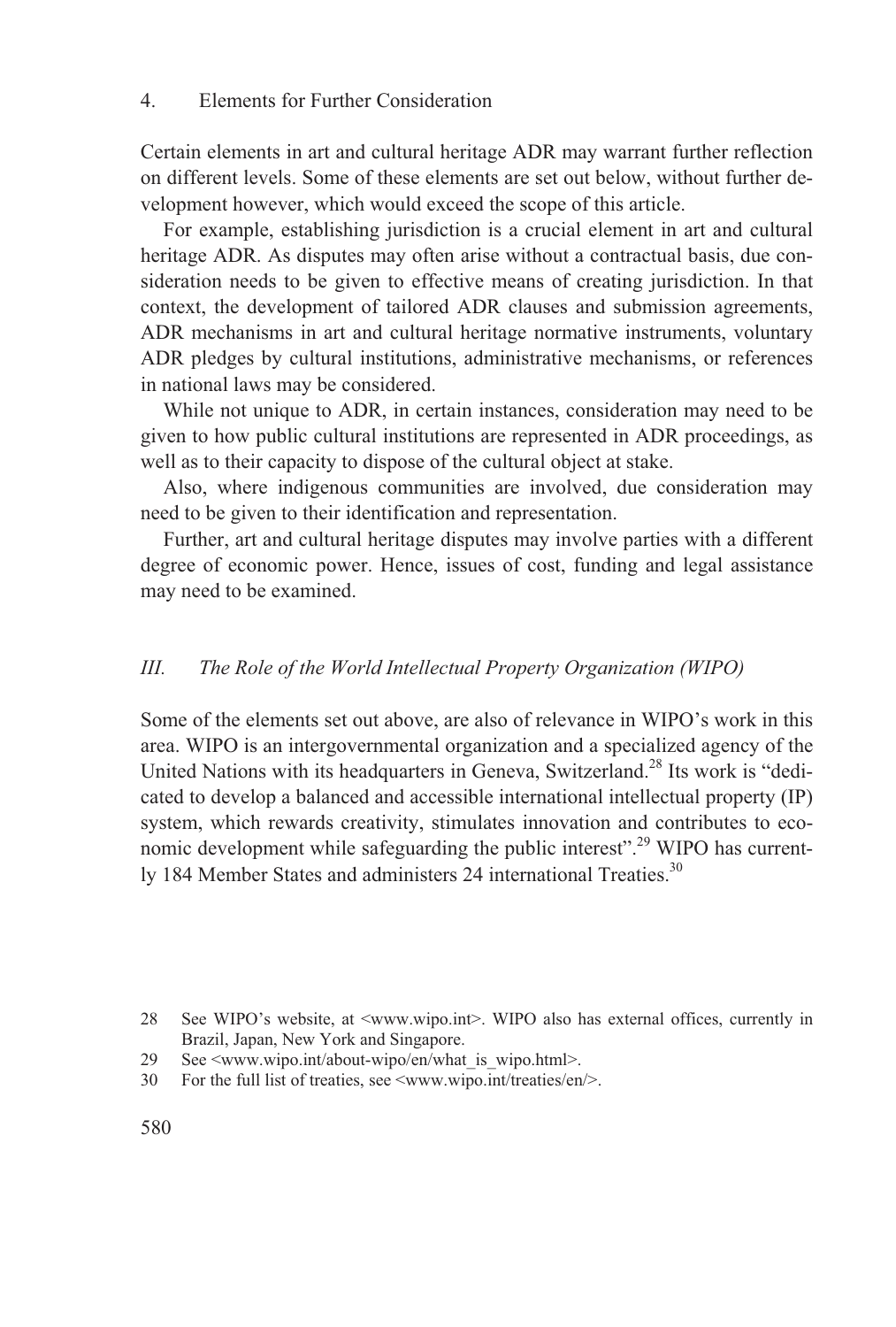WIPO was founded in 1967 by the WIPO Convention.<sup>31</sup> conferring to it the mandate "to promote the protection of IP throughout the world through cooperation among States and, where appropriate, in collaboration with any other international organization"32. The organization's history dates back to 1883 with the adoption of the Paris Convention for the Protection of Industrial Property<sup>33</sup>, and to 1886 when the Berne Convention for the Protection of Literary and Artistic Works was adopted.<sup>34</sup>

WIPO's core tasks include normative work on the evolution of international IP law, as well as assisting governments and organizations in exploring IP for economic development, servicing global registration and filing systems for certain IP rights, as well as the provision of dispute resolution services.<sup>35</sup>

Among other subject areas, WIPO's activities include copyright, cultural heritage, traditional knowledge and TCEs/EoF. It thereby works with cultural institutions, such as museums, archives and libraries, as well as with indigenous communities and other stakeholders. For clarification purposes, it may be noted that this area of WIPO's work focuses on the protection against various forms of misappropriation and unauthorized use of art and cultural heritage, whereas UN-ESCO concentrates on the preservation, safeguarding and promotion of cultural property.

### *IV. Reflections on Art and Cultural Heritage ADR within WIPO's Program on Intellectual Property (IP), Genetic Resources (GR), Traditional Knowledge (TK) and Traditional Cultural Expressions/Expressions of Folklore (TCEs/EoF)*

The potential of ADR for resolving art and cultural heritage related disputes has been addressed in different instances in the work of WIPO's program on IP and GR, TK, TCEs/EoF.

- 32 See Article 3 of the WIPO Convention.
- 33 For the full text of the Paris Convention, see <www.wipo.int/treaties/en/ip/paris/>.
- 34 For the full text of the Berne Convention, see <www.wipo.int/treaties/en/ip/berne/>.
- 35 See WIPO An Overview, WIPO Publication No. 1007E, 2009, at <www.wipo.int/ about-wipo/en/report.html>.

<sup>31</sup> Convention Establishing the World Intellectual Property Organization, signed at Stockholm on July 14, 1967 and amended on September 28, 1979. Available at <www.wipo.int/treaties/en/convention>.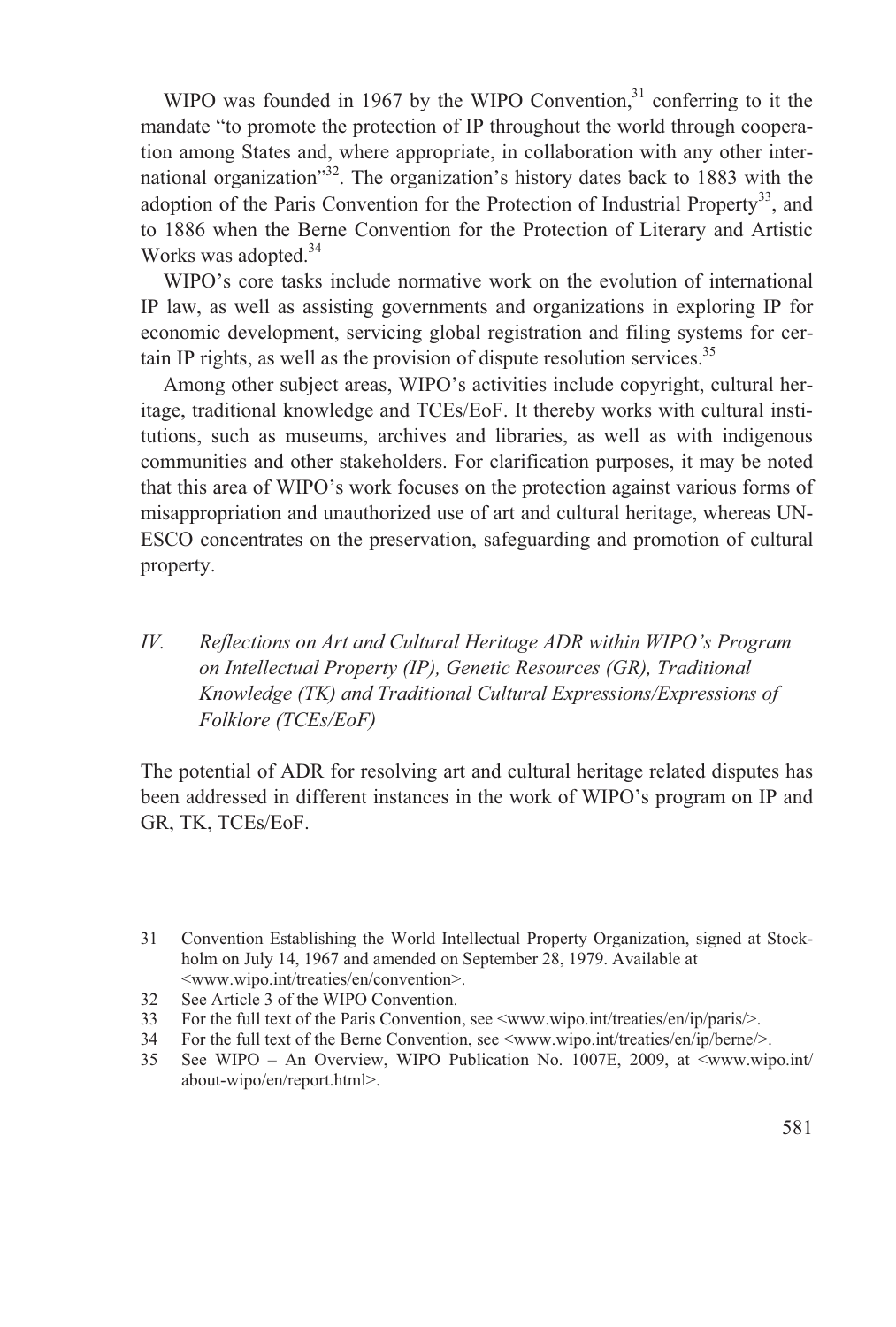WIPO reflections on folklore, in particular in collaboration with UNESCO, date back to the late  $1970s^{36}$  In 1982, the two organizations issued Model Provisions for national laws related to folklore, $37$  and in 1997 the UNESCO/WIPO World Forum on the Protection of Folklore adopted a plan of action and recommended further work in this area. $38$ 

In 1998 and 1999, WIPO conducted fact-finding missions in nine regions around the world to identify the needs and expectations of holders of TK and TCEs.39 It may be noted that the report on these missions mentions in particular arbitration and mediation as possible means of enforcement for IP holders.<sup>40</sup> Also, the fact-finding mission to North America revealed amongst other issues that customary laws and protocols include a variety of mechanisms for dispute reso $lution<sup>41</sup>$ 

WIPO's program on IP and GR, TK, and TCEs started operating in 1998 to address the role that IP can play in protecting TK and TCEs from misappropriation, and in generating and equitably sharing benefits from their commercialization, as well as the role of IP in access to and benefit-sharing in GR.<sup>42</sup>

Following in particular round-tables and extensive regional consultations in 1999, it was proposed to create a specific intergovernmental body within WIPO to facilitate discussions on IP and GR, TK and TCEs.<sup>43</sup>

Accordingly, the WIPO General Assembly established the WIPO Intergovernmental Committee on Intellectual Property and Genetic Resources, Traditional Knowledge and Folklore (IGC) at its  $26<sup>th</sup>$  Session in 2000.<sup>44</sup>

- 36 For a more detailed history of WIPO's work in this area, see *Peter-Tobias Scholl*/*Anja von Hahn*, Indigenous Peoples, Indigenous Knowledge and Indigenous Resources in International Law, Part II, Section 6.I., in: Silke von Lewinski (*supra* note 14), pp. 36 f.
- 37 WIPO-UNESCO Model Provisions for National Laws on the Protection of Expressions of Folklore Against Illicit Exploitation and Other Prejudicial Actions, see a completed version of 1985 <www.wipo.int/export/sites/www/tk/en/laws/pdf/unesco\_wipo.pdf>.
- 38 For more details and references, see *Agnès Lucas-Schloetter* (*supra* note 14), pp. 460 f.
- 39 Intellectual Property Needs and Expectations of Traditional Knowledge Holders, WIPO Report on Fact-Finding Missions on Intellectual Property and Traditional Knowledge (1998-1999), Geneva April 2001, <www.wipo.int/tk/en/tk/ffm/report/index.html>.
- 40 Part I of the Report "Framing the IP needs and Expectations of TK Holders", p. 48.
- 41 Part II of the Report "Identifying the IP Needs and Expectations of TK Holders: Results of the Nine Fact-Finding Missions", p. 126.
- 42 See <www.wipo.int/tk/en/>.
- 43 See document WIPO/GA/26/6, p. 3, with references on the background of the creation of this body, <www.wipo.int/meetings/en/doc\_details.jsp?doc\_id=1460>.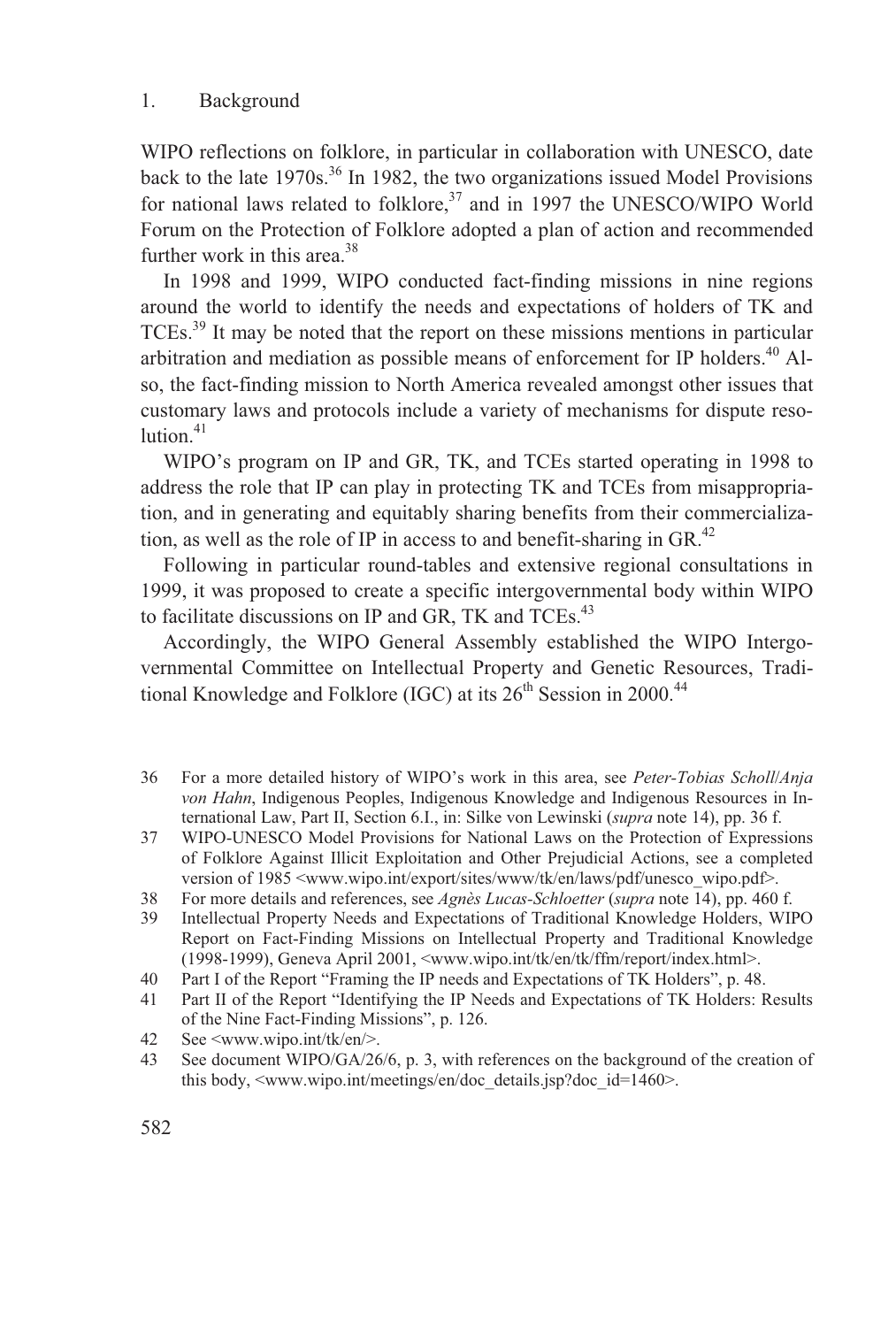2. ADR Considerations in the Forum of the WIPO Intergovernmental Committee on IP, GR and Folklore (IGC)

The IGC has been holding regular sessions since  $2001<sup>45</sup>$  In 2009, its mandate was renewed for another two years, under which it is currently undertaking "textbased negotiations with the objective of reaching agreement on a text of an international legal instrument (or instruments) which will ensure the effective protection of GR, TK and TCEs".<sup>46</sup>

In addition to the 184 WIPO Member States, a number of intergovernmental organizations, as well as nongovernmental organizations (including representatives of indigenous peoples and communities), which are permanent observers to WIPO or specifically accredited to the IGC, also participate in the IGC sessions. $47$ 

The potential role of ADR has been addressed in the context of the IGC in a number of policy discussions, draft provisions, and working documents.

#### a) By Member States in Policy Discussions

Some WIPO Member States participating in the IGC have raised the potential of considering ADR and the need to further reflect on ADR options in particular in relation to IP and TCEs.

For example, the Asian Group and China "[r]ecogniz[ed] that the WIPO Arbitration and Mediation Center offers arbitration and mediation services for the resolution of international commercial disputes between private parties", and proposed that "WIPO should study possibilities of offering alternative dispute resolution services, including but not limited to arbitration and mediation, which are particularly appropriate for the problems involving intellectual property issues related to traditional knowledge and folklore."<sup>48</sup>

- 44 Report adopted by the General Assembly WIPO/GA/26/10, Agenda Item 15, page 23,  $\leq$ www.wipo.int/meetings/en/html.jsp?file=/redocs/mdocs/govbody/en/wo\_ga\_26/wo\_ga\_ 26\_10.html>.
- 45 See <www.wipo.int/tk/en/igc/>.
- 46 Report of the WIPO General Assembly, 38th Session, 2009, WIPO/GA/38/20, Agenda Item 28, paragraph 217a, <www.wipo.int/meetings/en/doc\_details.jsp?doc\_id=130286>.
- 47 See <www.wipo.int/tk/en/ngoparticipation/>.

48 Position Paper of the Asian Group and China, December 3, 2001, WIPO/GRTKF/IC/2/10, Annex, p. 2, <www.wipo.int/edocs/mdocs/tk/en/wipo\_grtkf\_ic\_2/wipo\_grtkf\_ic\_2\_10.doc>.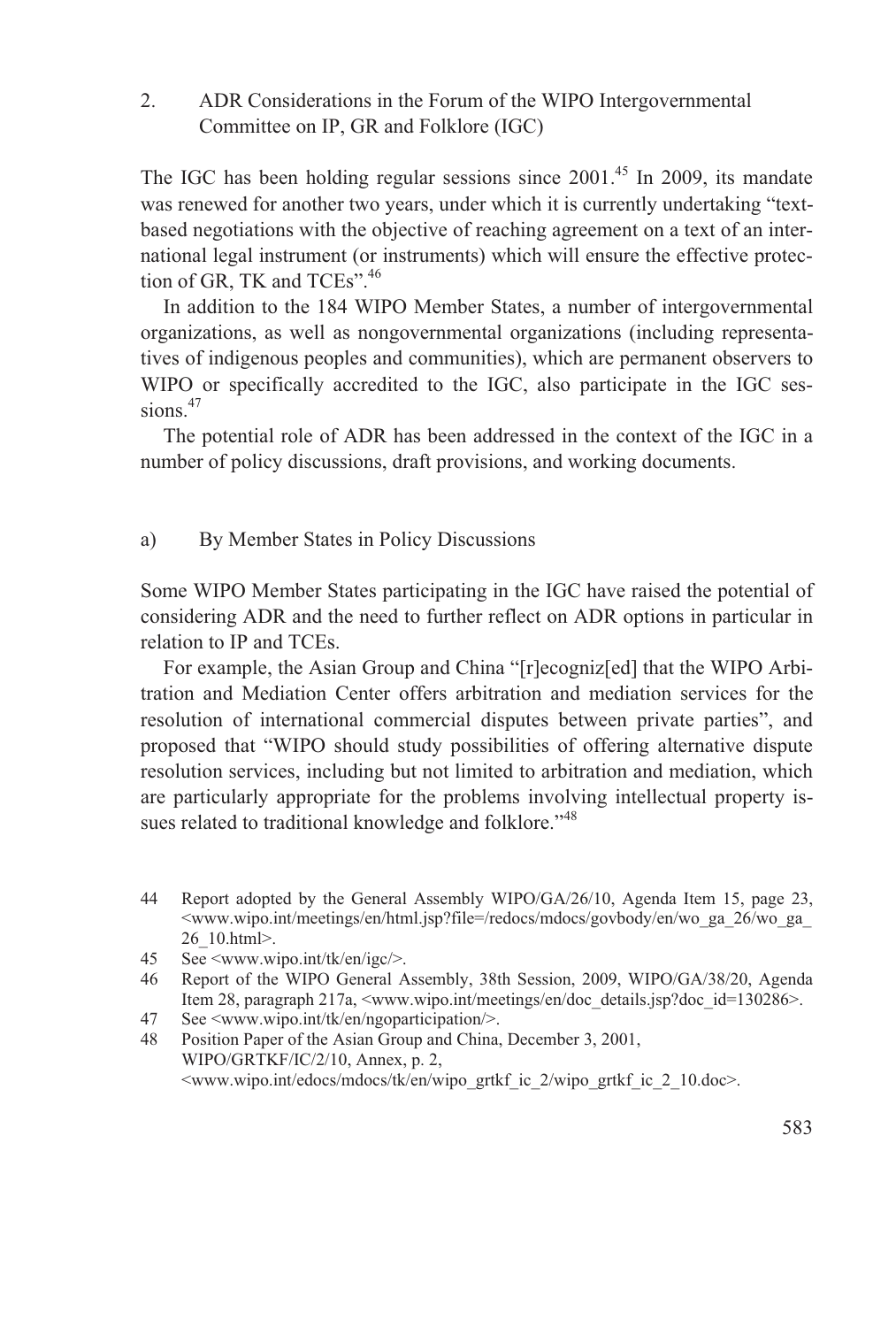Under a different angle, the African Group indicated that it "[…] favors the establishment of a comprehensive international binding instrument on the protection of expressions of folklore, with some form of dispute settlement mechanism either similar to that which is obtainable under the TRIPS Agreement or a mediation process as is provided by the WIPO Arbitration and Mediation Center."<sup>49</sup>

The role of ADR for disputes involving IP and TCEs has also been addressed by different delegations in the course of discussions at the IGC sessions.<sup>50</sup>

#### b) In Draft Provisions for an International Legal Instrument (or Instruments)

In 2004, the IGC decided that the WIPO Secretariat should prepare drafts of "an overview of policy objectives and core principles for protection of TCEs; and an outline of the policy options and legal mechanisms for the protection of TCE subject matter  $[\dots]$ ".<sup>51</sup>

Accordingly, the WIPO Secretariat submitted drafts of "Revised provisions for the protection of TCEs", that have been the basis of discussions and comments at different IGC sessions.<sup>52</sup>

As did previous drafts, the current and latest draft in discussion also proposes a role for ADR in the TCEs context.<sup>53</sup> Draft Article  $7(2)(d)$  on "Formalities" and the related commentary suggest that the proposed organization or office for the registration and notification of TCEs would also be responsible for the resolution of disputes between indigenous communities about their entitlement to benefit from the protection of TCE/EoF. For this purpose, it is proposed in particular, that such organization or office should use customary laws and processes, as well as ADR, as far as possible. Draft Article 8(1) on "Sanctions, Remedies and Exercise of Rights" and the related commentary mention dispute-resolution mechanisms as some of the measures that should be available in cases of breach of the protection for the TCEs/EoF, referring also to the desirability of ADR.

53 WIPO/GRTKF/17/4 PROV., dated June 7, 2010, Annex, pp. 44, 45, 48, <www.wipo.int/edocs/mdocs/tk/en/wipo\_grtkf\_ic\_17/wipo\_grtkf\_ic\_17\_4\_prov.pdf>.

<sup>49</sup> Position paper of the African Group, June 14, 2002, WIPO/GRTKF/IC/3/15, Annex, p. 7, <www.wipo.int/edocs/mdocs/tk/en/wipo\_grtkf\_ic\_3/wipo\_grtkf\_ic\_3\_15.doc>.

<sup>50</sup> See the different IGC session reports available at: <www.wipo.int/meetings/en/ topic.jsp?group\_id=110>.

<sup>51</sup> See Report of the Sixth Session of the IGC, WIPO/GRTKF/IC/6/14, paragraph 66, <www.wipo.int/edocs/mdocs/tk/en/wipo\_grtkf\_ic\_6/wipo\_grtkf\_ic\_6\_14.doc>.

<sup>52</sup> See for example the first such draft WIPO/GRTKF/7/3, dated August 20, 2004, <www.wipo.int/edocs/mdocs/tk/en/wipo\_grtkf\_ic\_7/wipo\_grtkf\_ic\_7\_3.doc>.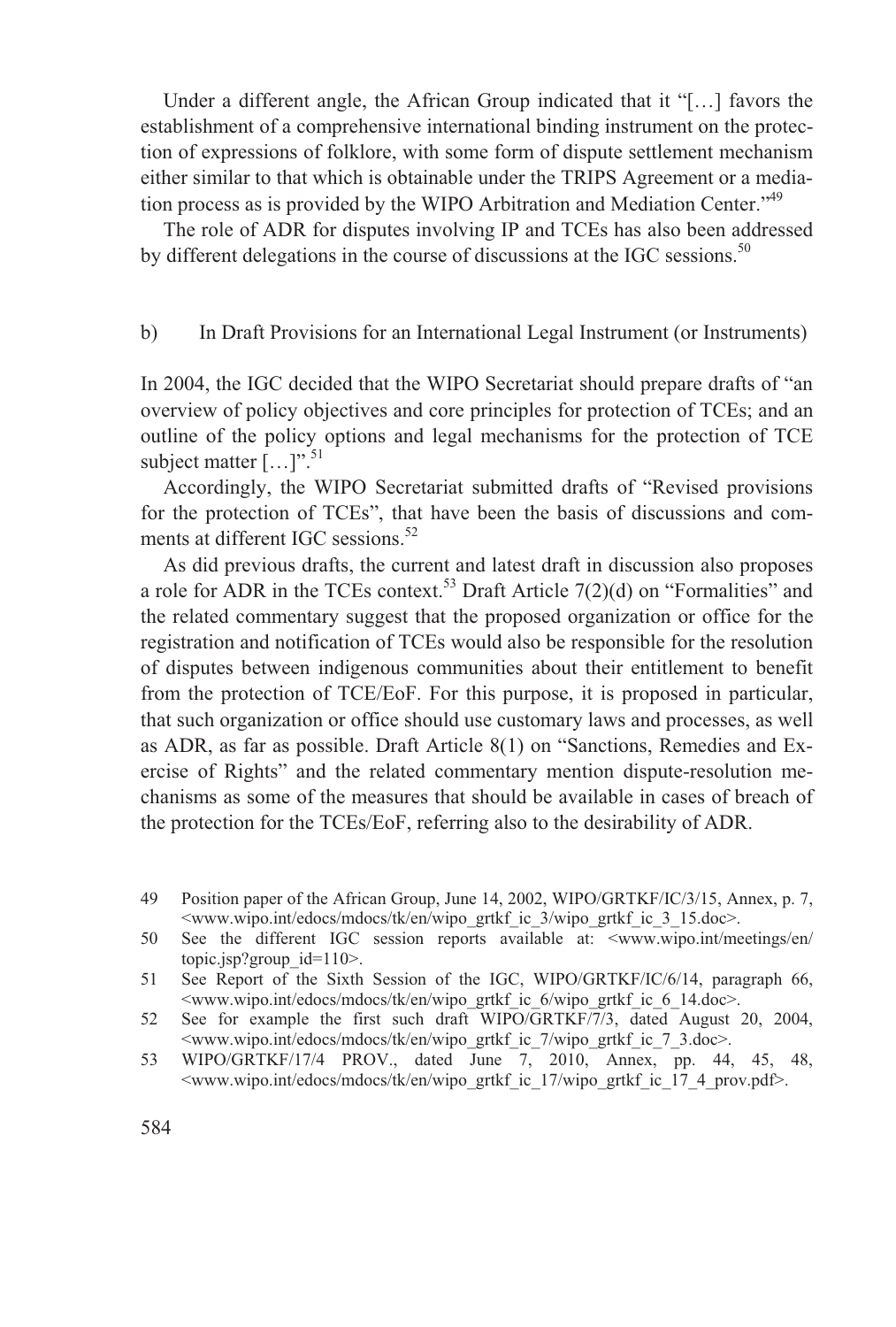Responding to a questionnaire by the WIPO Secretariat on national experiences with the legal protection of EoF, certain States proposed that the IGC examine mechanisms, such as ADR, for the resolution of issues relating to the extraterritorial protection of folklore (i.e., claims on folklore involving more than one country in a region).<sup>54</sup> It also addressed the issue of the resolution of domain name disputes that may involve indigenous names.

Moreover, the intricacies of settling international disputes relating to GR, TK and TCEs between States, as well as between private parties, were part of a specific analysis within a WIPO study on the international dimension of TK, TCEs and  $GR<sup>55</sup>$  In relation to such disputes between private parties, the study found that indigenous and local communities and other TK holders may "[…] encounter practical hurdles in monitoring and enforcing their rights, whether they are conventional or *sui generis* IP rights, or based on contracts and licenses." It also pointed out that they may need " […] an effective and culturally appropriate mechanism for enforcing rights, seeking remedies for breaches, and settling disputes with commercial partners, with effect in multiple jurisdictions". The study further noted that "[t]here are salient aspects of international disputes over genetic resources, traditional knowledge and TCEs which may at once lend themselves to alternative dispute resolution and yet call for specially adapted rules for mediation or arbitration." These would include in particular the international nature of such disputes involving often parties from different countries; possible conflicts of laws; considerations of customary law; a "possible asymmetry of interests" including a "cultural and linguistic gap"; the "need for unconventional remedies"; the fact that such disputes may involve "religious, moral, cultural or ethical factors, rather than strictly legal issues"; the difficulty for holders of TK and TCEs to "gain effective access to formal judicial systems, particularly in multiple jurisdictions".

54 See Final Report on National Experiences with the Legal Protection of EoF, WIPO/GRTKF/IC/3/10, March 25, 2002, in particular p. 59 and Annex I, p. 40, <www.wipo.int/edocs/mdocs/tk/en/wipo\_grtkf\_ic\_3/wipo\_grtkf\_ic\_3\_10.pdf>. The Consolidated Analysis of the Legal Protection of TCEs also echoes this proposal, WIPO/GRTKF/IC/5/3, May 2, 2003, Annex, p. 82,

<www.wipo.int/edocs/mdocs/tk/en/wipo\_grtkf\_ic\_5/wipo\_grtkf\_ic\_5\_3.pdf>.

55 Traditional Knowledge, Traditional Cultural Expressions and Genetic Resources: The International Dimension, WIPO/GRTKF/IC/6/6, November 30, 2003, prepared by the WIPO Secretariat following a request from the WIPO General Assembly that the IGC consider in particular the "international dimension" of its work, in particular pp. 23-24, <www.wipo.int/edocs/mdocs/tk/en/wipo\_grtkf\_ic\_6/wipo\_grtkf\_ic\_6\_6.pdf>.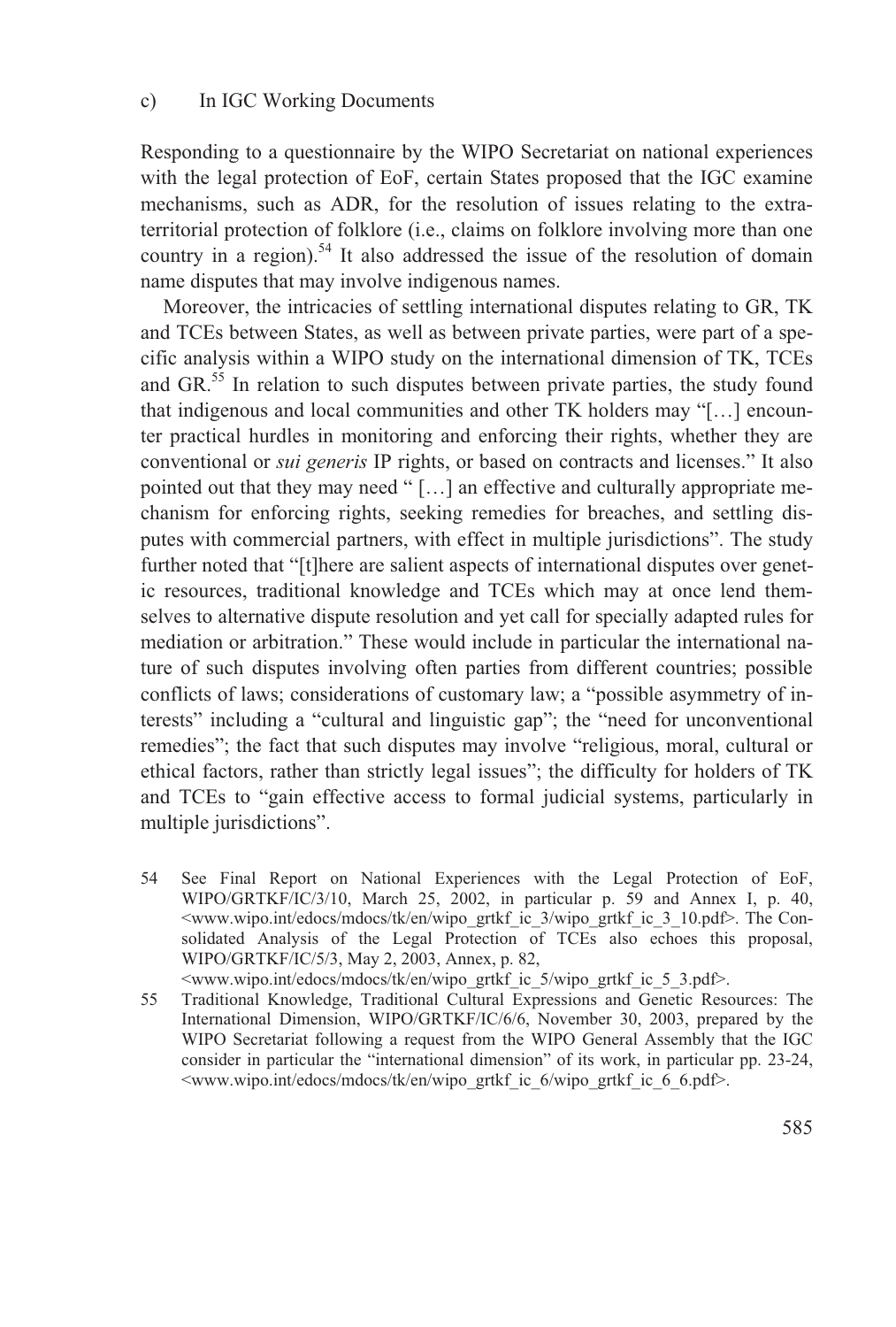Another WIPO study examined in particular the role that ADR can play in the recognition of customary law and protocols in IP disputes involving TCEs and TK.<sup>56</sup> According to this study, customary laws and protocols could be "incorporated into ADR proceedings

(i) to provide direct guidance concerning the substantial issues in a dispute (such as custodianship over TK or TCEs, the sharing of TK and TCEs across national boundaries, determining what sharing of benefits should be considered equitable, and the practical interpretation of the principle of prior informed consent);

(ii) to establish appropriate dispute resolution procedures, such as forms of community consultation, consent and decision-making, that reflect customary procedures;

(iii) to guide the development and agreement upon appropriate remedies, which may include financial or non-financial forms of compensation and other acts of restitution, acknowledgement of cultural and spiritual concerns, expiation of cultural or spiritual offence, and undertakings to abide by certain practices in the future."

3. Further ADR Considerations within WIPO's Program on IP and GR, TK and TCEs/EoF

In addition to work in the forum of the IGC, WIPO's Program on IP and GR, TK and TCEs/EoF has a capacity building role, assisting government officials, indigenous and local communities, nongovernmental organizations, as well as research and cultural institutions.<sup>57</sup> This WIPO Program thereby undertakes awareness-raising activities, training programs, legislative and policy development. It also operates the "Creative Heritage Project", which provides best practices, guidelines and resources for cultural institutions, museums and indigenous communities<sup>58</sup>

It also collaborates with different actors, such as UNESCO, ICOM, the Food and Agriculture Organization (FAO), and the Convention on Biological Diversi-

<sup>56</sup> WIPO revised issues paper, "Customary Law and the IP System in the Protection of TCEs and TK", version 3.0, December 2006, p. 33,

 <sup>&</sup>lt;www.wipo.int/tk/en/consultations/customary\_law/index.html>.

<sup>57</sup> See *Jessyca Van Weelde/Wend Wendland,* Capacity Building – Intellectual Property and Traditional Knowledge, WIPO Magazine, September 2009, Issue 5, pp. 10 f.

<sup>58</sup> See <www.wipo.int/tk/en/culturalheritage>.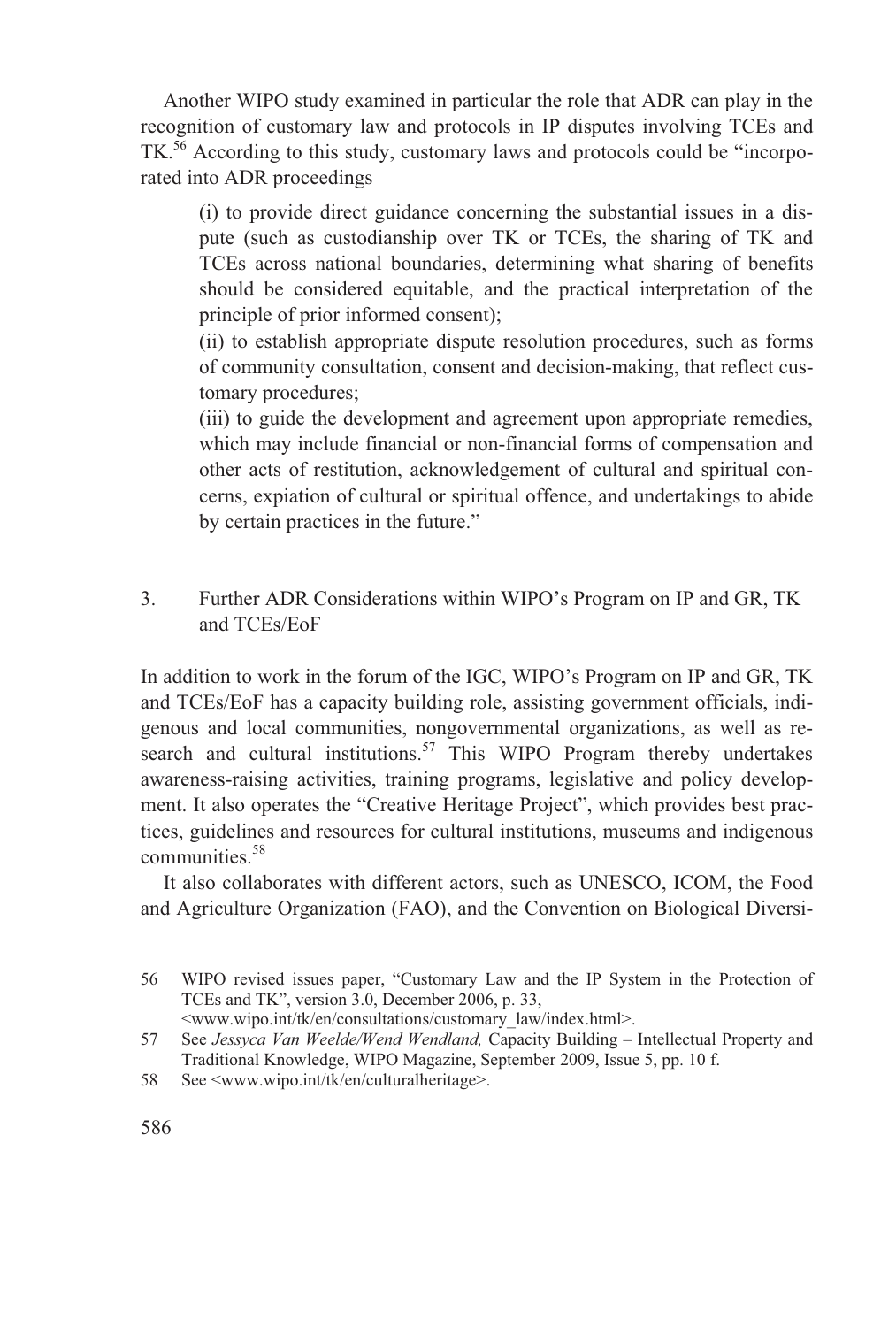ty (CBD), as well as the WIPO Program on Copyright and the WIPO Arbitration and Mediation Center.

WIPO's program on IP and GR, TK and TCEs also issues publications, a number of which address also the potential role of ADR for resolving disputes involving IP and cultural heritage. For example, the WIPO Guide on Managing Intellectual Property for Museums<sup>59</sup> emphasizes in particular that ADR can be a time and cost-efficient tool for museums to resolve IP contractual disputes in which they may be involved. It also explains how museums can use ADR contract clauses in their IP agreements in order to provide for the eventuality of future disputes. $60$ 

#### *V. The WIPO Arbitration and Mediation Center's Procedural Experience in Art and Cultural Heritage ADR*

The role of the ADR services of the WIPO Arbitration and Mediation Center (WIPO Center) has been discussed in the art and cultural heritage context, $61$  and parties have applied WIPO ADR procedures to resolve disputes in this area. In collaboration with concerned stakeholders, the WIPO Center also furthers the development of tailored art and cultural heritage ADR services.

#### 1. The Role of the WIPO Arbitration and Mediation Center

The WIPO Center was established in 1994 to respond to the need for the creation of a specific dispute resolution service in the IP area.<sup>62</sup> It is based in Geneva, Switzerland, and also has a regional office in Singapore since January 2010.

59 This WIPO-commissioned guide was prepared by Rina Elster Pantalony, and published in August 2007, <www.wipo.int/copyright/en/museums\_ip>.

<sup>60</sup> See Part I, section 2.7.

<sup>61</sup> See for example, *Marie Cornu*/*Marc-André Renold* (*supra* note 6); *Christian Wichard*/*Wend Wendland* (*supra* note 6); *Gabrielle Kaufmann-Kohler* (*supra* note 6), in particular at p. 149; see also *Martin Skrydstrup*, Should ICOM Adjudicate Cultural Property Disputes? A review Essay from the Triennal in Seoul, at <http://kunst.no/alias/HJEMMESIDE/icme/icme2004/repatriation.html>, referring to the WIPO Center as "an interesting model to study" for the resolution of cultural property disputes.

<sup>62</sup> See for example, *Francis Gurry*, The WIPO Arbitration and Mediation Center and its Services, The American Review of International Arbitration, Vol. 5, No. 2, 1994, pp. 197 ff.: "[t]he underlying reason for the establishment of the Center was a belief in the speci-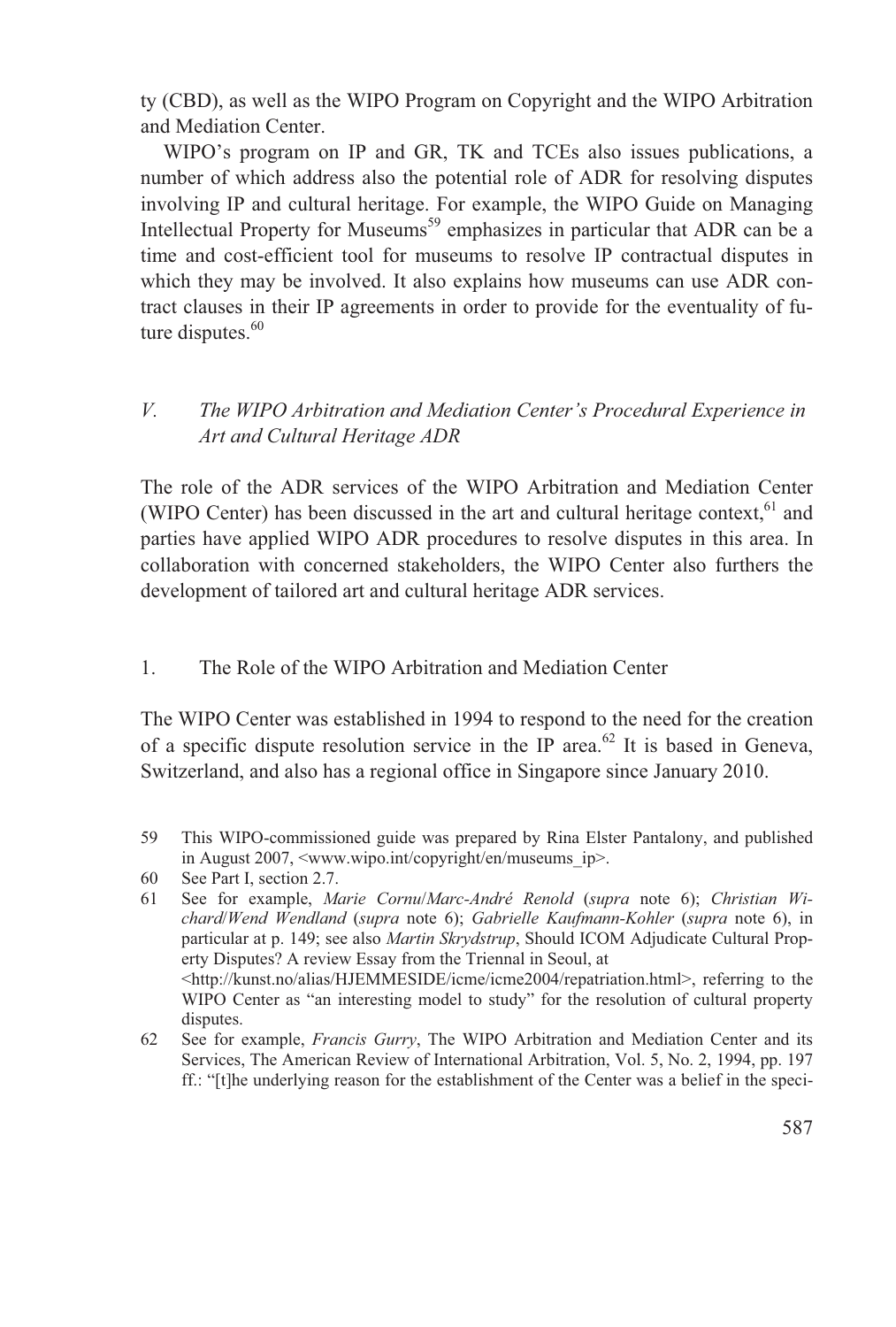As part of an international organization, the WIPO Center is recognized as an international and neutral dispute resolution provider particularly appropriate for the resolution of cross-border and cross-cultural disputes.

Leading international dispute resolution specialists and IP experts developed the WIPO Mediation, Arbitration and Expedited Arbitration Rules in 1994, and the Expert Determination Rules in 2007 (WIPO ADR Rules).<sup>63</sup>

WIPO ADR procedures are provided on a not-for-profit basis for the cost and time efficient resolution of IP related disputes, as well as for domain name disputes. The WIPO ADR Rules contain specific provisions particularly adapted for IP related issues (e.g., confidentiality, interim measures, and technical evidence). However, the scope of the WIPO ADR Rules is not limited to IP matters.<sup>64</sup> Hence, the WIPO Center has also administered disputes in other areas than IP, as well as disputes that combined IP and non-IP issues.<sup>65</sup>

Most of the cases administered by the WIPO Center involve private parties. However, public entities, such as universities, research centers, and collecting societies, have also been parties in WIPO cases. A State entity may be a party in a WIPO ADR procedure, provided that it has expressed its consent, as well as the other involved party(ies), to submit the dispute to such a procedure.<sup>66</sup>

ficity of intellectual property as a subject matter, and, thus, of disputes concerning intellectual property, coupled with the conviction that arbitration and other dispute-resolution alternatives offered particularly suitable means of accommodating the specific characteristics of intellectual property disputes". On the history of the WIPO Center, see also: Development of WIPO's Dispute Resolution Services, World Intellectual Property Organization, 1992-2007, Part III, pp. 93 ff., <www.wipo.int/amc/en/history/>.

- 63 WIPO Arbitration, Mediation, and Expert Determination Rules and Clauses, WIPO Publication No. 446, January 2009,  $\leq$ www.wipo.int/freepublications/en/arbitration/446/wipo\_pub\_446.pdf>. For a commentary on the WIPO Arbitration Rules, see *Hans Smit* (ed.), WIPO Arbitration Rules: Commentary and Analysis, Juris Publishing, Juris Net, New York 2000.
- 64 See Article 2 "Scope of Application of Rules" of the WIPO Mediation, Arbitration, Expedited Arbitration and Expert Determination Rules. The only requirement is party agreement to submit the dispute(s) to a WIPO ADR procedure.
- 65 It seems crucial that the entire dispute and all issues involved can be addressed in a single forum. Referring parts of the same dispute to different fora may lead to contradictory results and hinder case efficiency.
- 66 See The Services of the WIPO Arbitration Center, WIPO Publication No. 445, 1995, p. 18, <www.wipo.int/freepublications/en/arbitration/445/wipo\_pub\_445.pdf>.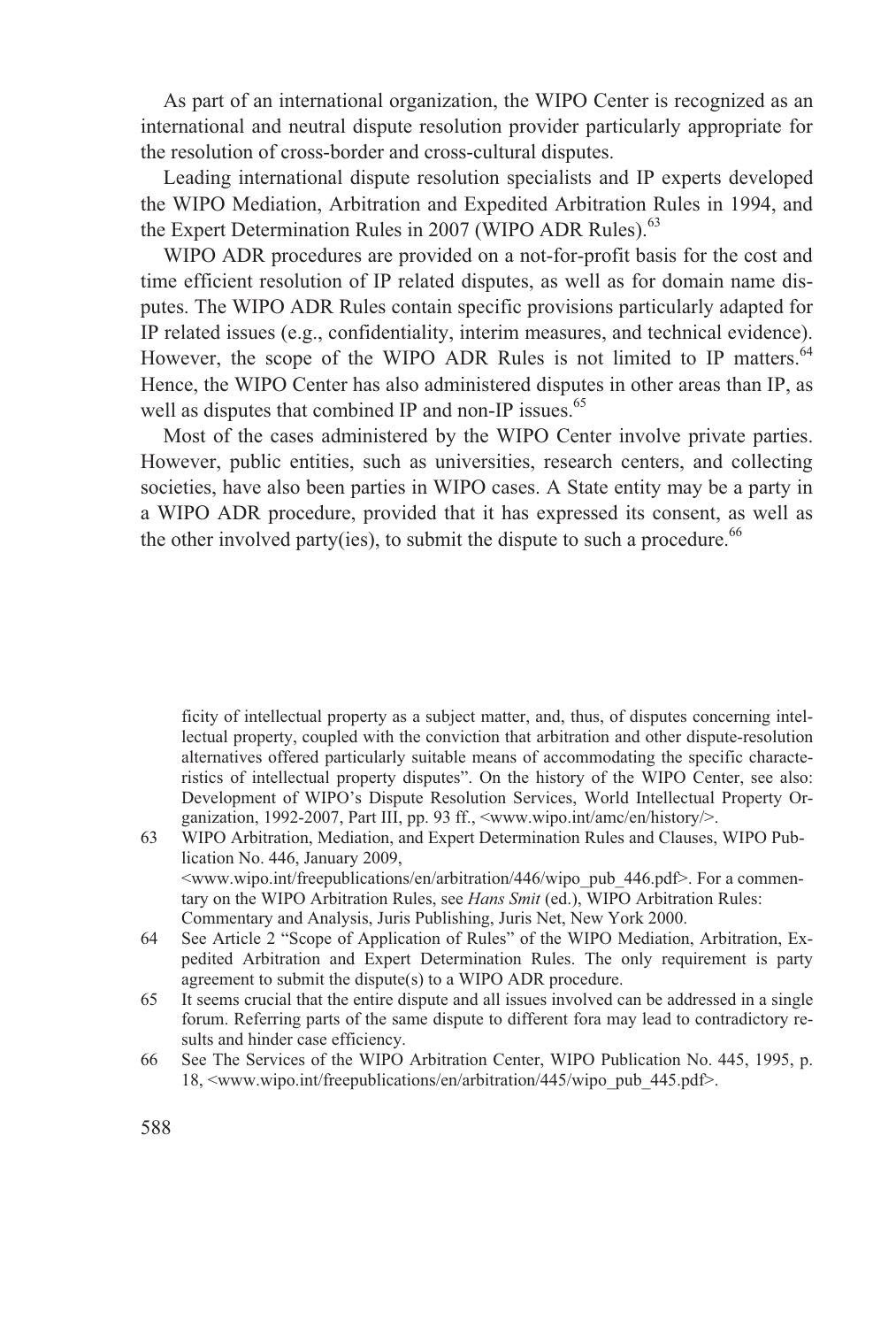#### a) Administering institution

As an administering institution, the WIPO Center manages cases filed under WIPO ADR Rules. It thereby uses an active case management system, which includes assistance in the appointment of mediators and arbitrators, management of fees and deposits, facilitation of case communication<sup>67</sup>, as well as logistical and technical assistance.

To date, the WIPO Center has administered over 220 mediation and arbitration cases, most of which have been filed in the last five years.<sup>68</sup> The majority of cases concerned contractual disputes arising mainly out of IP license agreements, a number of which involved art and/or cultural heritage (as further explained below). Non-contractual disputes concerning IP infringement have also been submitted to WIPO mediation.

#### b) Resource Center

The WIPO Center also functions as a resource center, raising awareness about the role that ADR can play in different sectors.

For this purpose, it makes available ADR resources in different languages, such as the WIPO ADR Rules, model contract ADR clauses, publications, and it provides training. An important tool is its growing database of over 1,500 mediators and arbitrators from over 70 countries, including art and cultural heritage specialists.

It also provides procedural guidance upon request to interested parties and entities. More specifically, it offers its "good offices" through its "Submission Advisory Service".<sup>69</sup> The aim of the Submission Advisory Service is for the WIPO Center, as a neutral intermediary, to promote the consideration by both parties of the possibility of submitting their difference to a WIPO procedure.

Capacity building and technical assistance are also part of its activities, whereby it assists entities in the development of dispute resolution systems and related training.

<sup>67</sup> For example through an electronic online case communication system: WIPO Electronic Case Facility (WIPO ECAF), see <www.wipo.int/amc/en/ecaf>.

<sup>68</sup> See WIPO Center caseload page at : <www.wipo.int/amc/en/center/caseload.html>.

<sup>69</sup> See The Services of the WIPO Arbitration Center (*supra* note 66), p. 20 f.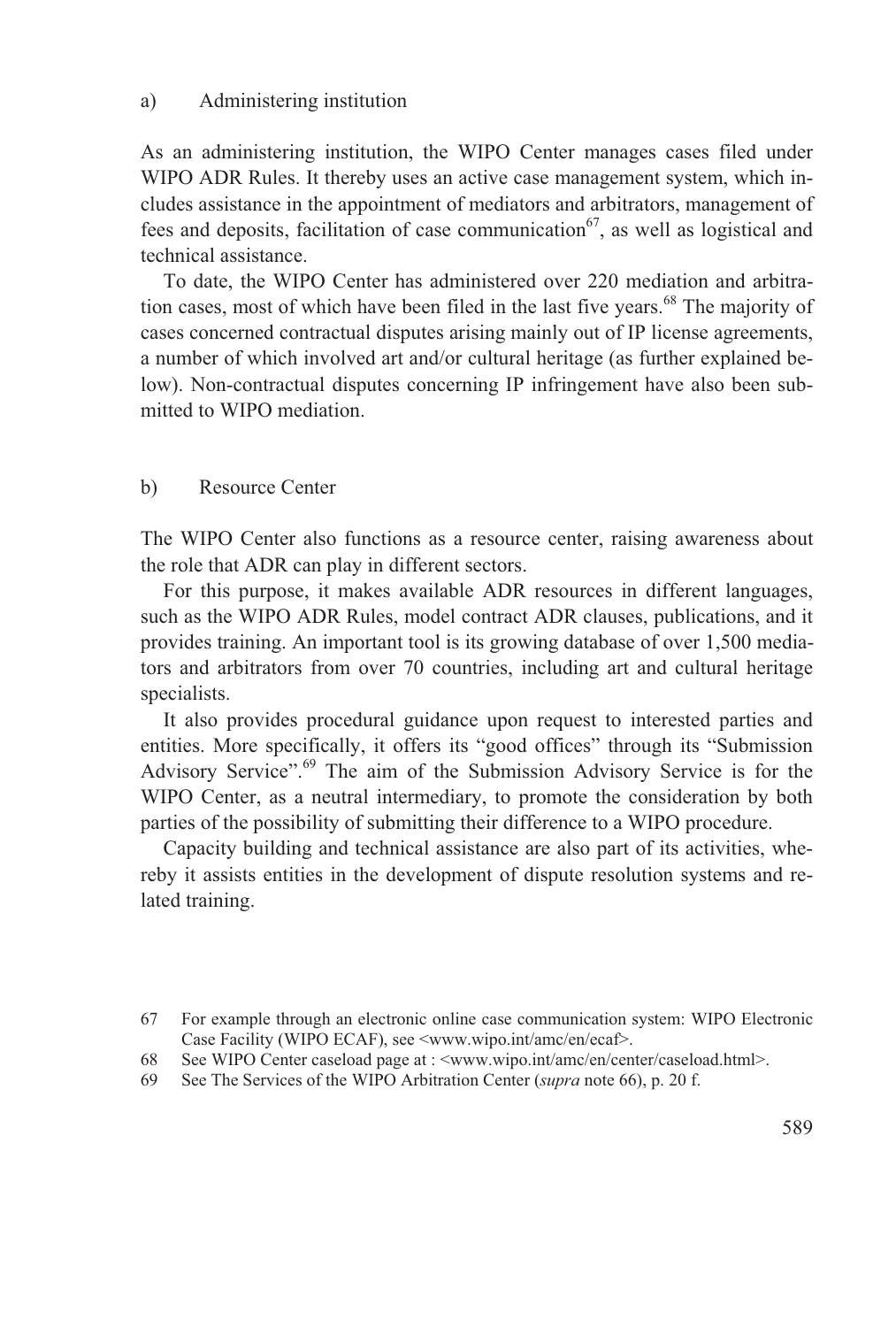#### aa) Tailored ADR Services

The WIPO Center also develops tailored dispute resolution schemes that are adapted to the particular needs of specific sectors in collaboration with associations and other entities that face recurrent disputes.<sup>70</sup> For example, it has developed specific tailored ADR Rules for domain name disputes,<sup>71</sup> for disputes involving members of certain collecting societies, $^{72}$  and for disputes in the film and media sector<sup>73</sup>

The WIPO Center also works with stakeholders in emerging IP-related areas, such as biodiversity, GR, TK, TCEs/EoF and access to health care, in order to explore appropriate dispute resolution systems. For example, it has been providing technical advice to the Secretariat of the International Treaty for Plant Genetic Resources for Food and Agriculture (ITPGRFA) on a dispute resolution mechanism in the context of the ITPGRFA and the related Standard Material Transfer Agreement.<sup>74</sup> The WIPO Center has also been involved in informal explorations of ADR's potential in the context of the Convention on Biological Diversity of June 5, 1992.

- 70 For more details, see *Sarah Theurich*, Designing Tailored Alternative Dispute Resolution in Intellectual Property: the Experience of WIPO, in: Jacques de Werra (ed.), Resolution of Intellectual Property Disputes, Actes de la Journée de propriété intellectuelle, edition ip-pi, Schulthess, expected publication fall 2010.
- 71 The WIPO-initiated Uniform Domain Name Dispute Resolution Policy (UDRP) was adopted by the Internet Corporation for Assigned Names and Numbers (ICANN) in 1999, and as of 2010, the WIPO Center has administered some 18,000 such UDRP cases. On domain name dispute resolution, see <www.wipo.int/amc/en/domains>.
- 72 WIPO Expedited Arbitration for AGICOA, <www.wipo.int/amc/en/arbitration/agicoa>.
- 73 In December 2009, the WIPO Center launched the "WIPO Mediation and Expedited Arbitration Rules for Film and Media", developed in consultation with international industry experts, see <www.wipo.int/amc/en/film>. These Rules are particularly appropriate for international film and media related disputes, relating for example to co-production agreements, copyright issues, distribution agreements, new media agreements, broadcasting agreements and TV format related disputes.
- 74 See Third Session of the Governing Body of the International Treaty on Plant Genetic Resources for Food and Agriculture, Tunis, Tunisia, 1-5 June 2009, IT/GB-3/09/Report, Appendix A.5, Resolution 5/2009, p. 25, <ftp://ftp.fao.org/ag/agp/planttreaty/gb3/ gb3repe.pdf>.

590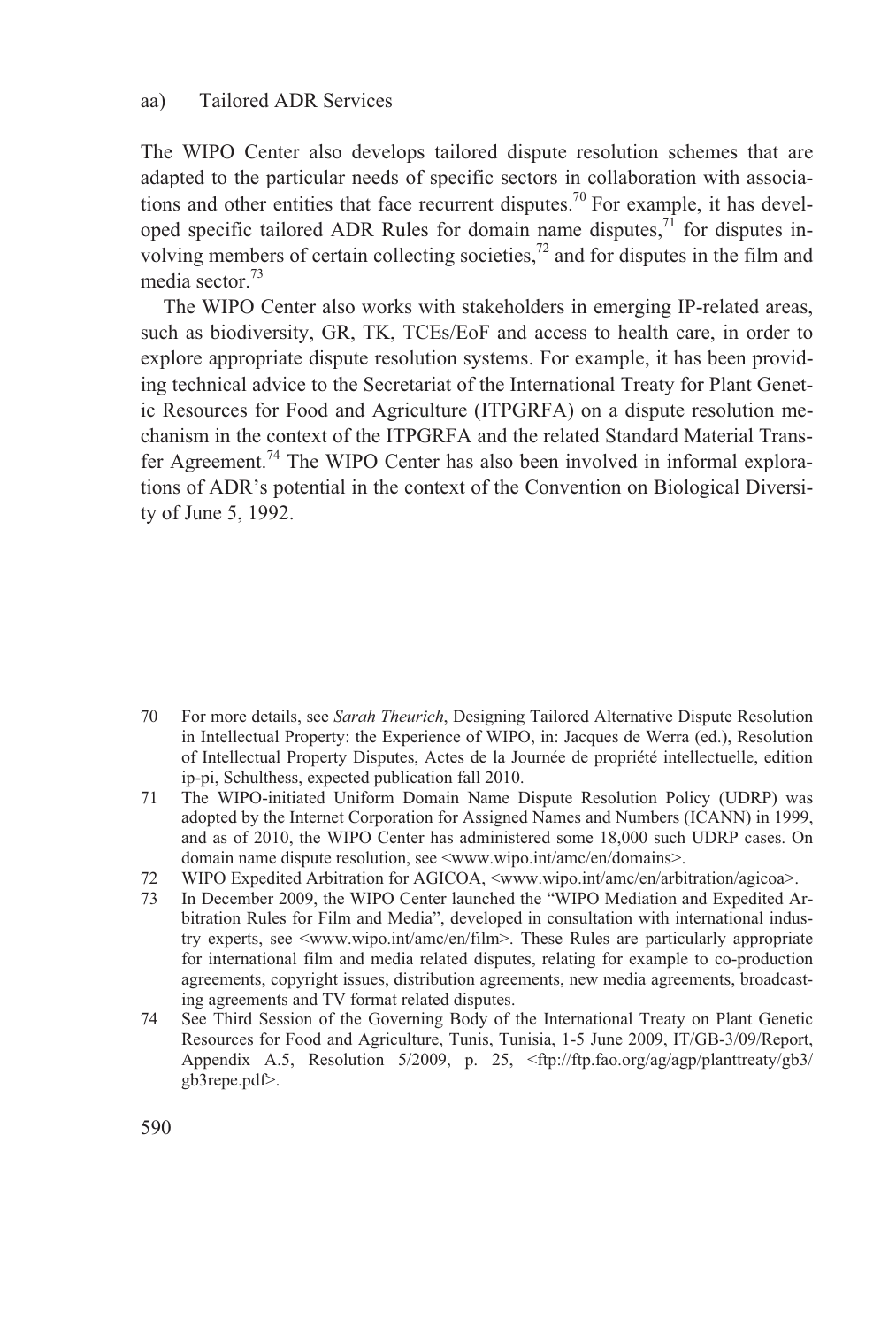In close collaboration with concerned entities, such as WIPO's programs dealing with TCEs/EoF and copyright, the WIPO Center furthers the development of specifically tailored ADR services for the art and cultural heritage sector.

For this purpose, it has been identifying a special list of art and cultural heritage mediators, arbitrators and experts that can and have been appointed in disputes in this area.

It has also been advising art and cultural heritage stakeholders on appropriate dispute resolution options, as well as efficient drafting of dispute resolution clauses and submission agreements. For example, it contributed to the development of a model agreement for a licence on digitisation of out of print works for the i2010 Digital Libraries Initiative, which includes a specifically adapted WIPO Expert Determination clause.<sup>75</sup>

Further, the WIPO Center participates as an observer in the sessions of the UNESCO ICPRCP on the development of a conciliation and mediation procedure for the resolution of disputes relating to the return or restitution of cultural property, at which it shares its procedural experience.<sup>76</sup>

#### 2. Art and Cultural Heritage Case Examples

Disputes have been submitted to the WIPO Center that related to art and/or cultural heritage, involving different parties, such as an artist, collecting societies, galleries, an indigenous community, a museum, a producer, a publishing house. Two of such matters are summarized below in anonymized form (in light of the sensitivities involved, as well confidentiality requirements), to illustrate the issues that can arise in such disputes and how they can be addressed by ADR.

<sup>75</sup> See Article 10 of the model license agreement, available at: <www.ifrro.org/upload/documents/i2010%20Copyright%20Subgroup\_Final%20report\_ Annex%203.pdf>.

<sup>76</sup> UNESCO ICPRCP (*supra* notes 3 and 4).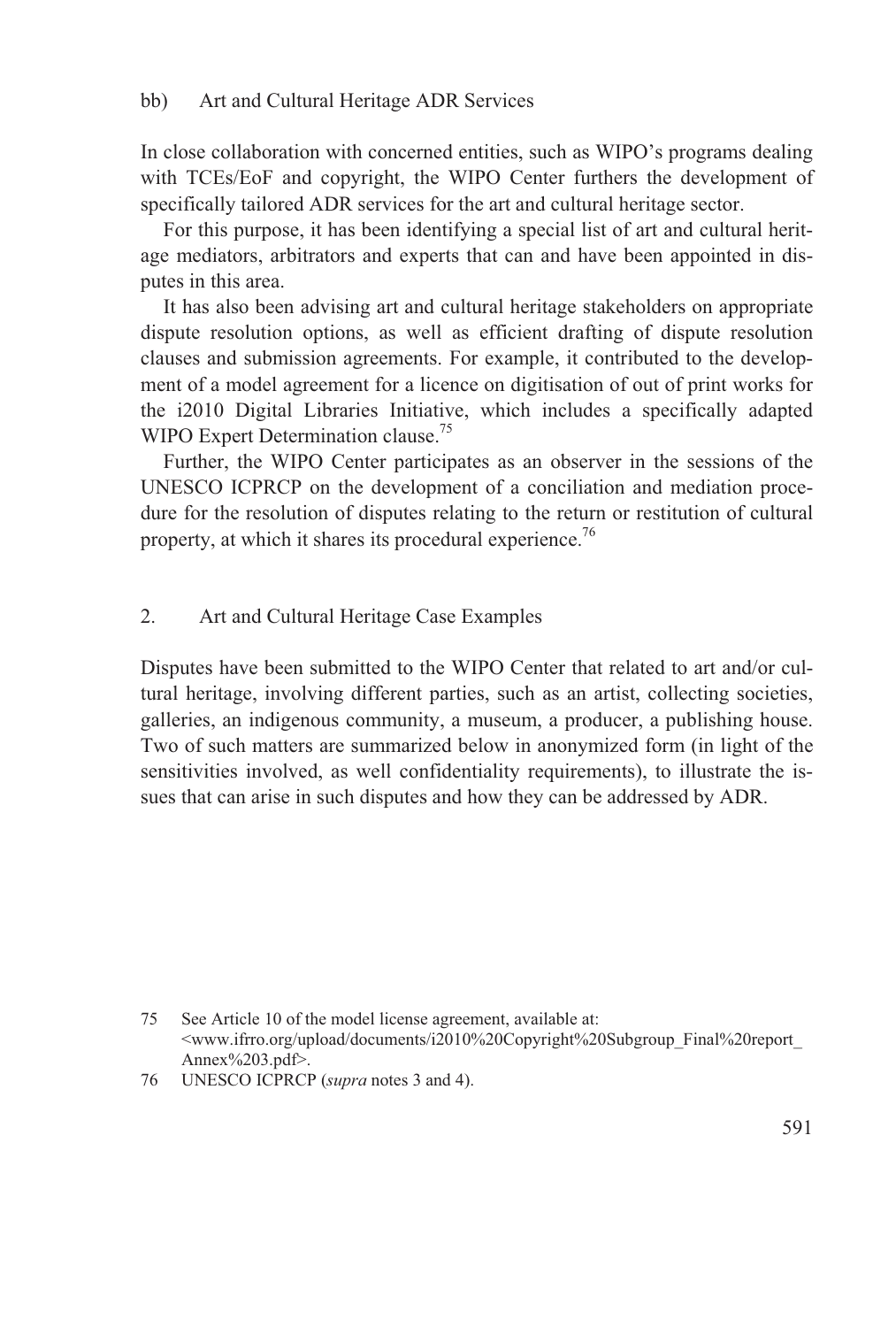a) WIPO "Good Offices" in a Cultural Heritage Matter between an Indigenous Community and a Museum

The WIPO Center has recently carried out its "good offices"<sup>77</sup> in a cultural heritage related matter between an indigenous community and a museum that were based in different countries.<sup>78</sup>

The indigenous community had approached the WIPO Center requesting mediation and arbitration assistance in a matter concerning an ancient cultural object that it regarded as sacred and considered to belong to the indigenous community. Amongst other issues, it indicated that the cultural object had made its way to the other country years ago where it was eventually purchased by the museum and included in the museum's exhibition where it is also displayed today. It further alleged that the image of the cultural object had been reproduced without its authorization. The indigenous community hence sought to explore through mediation and arbitration, in particular its official recognition as the original owner of the creation of the object including associated moral, economic and other rights; an agreement to share financial or commercial benefits associated with the object; compensation for the reproduction of the object; and any other relevant arrangement, including the repatriation of the object.

Following the indigenous community's request for assistance in this matter, the WIPO Center exercised its "good offices" in order to explore the potential interest of the museum to agree to submit the matter to mediation and/or arbitration.

The museum in turn, sent a response to the WIPO Center, setting out the facts from its perspective and seeking to address concerns raised by the indigenous community. In particular, it explained its differing understanding of the nature of the cultural object and attempted to clarify the history of the purchase of the object. In that regard it stated that it had consulted the competent authority in the country of the indigenous community prior to the purchase. The museum also explained that it did not use the object for commercial gain but for protection and education purposes. In particular, it alleged that the reproduction was made independently and that it did not receive benefits from it. Finally, it considered having clarified the facts and addressed the concerns of the indigenous community

<sup>77</sup> For a definition of the "good offices" service, see supra Section V.1.b).

<sup>78</sup> This summary is based on exchanges made by the indigenous community and the museum with the WIPO Center in this matter. The alleged issues and arguments have been summarized in order to prevent any identification of the matter.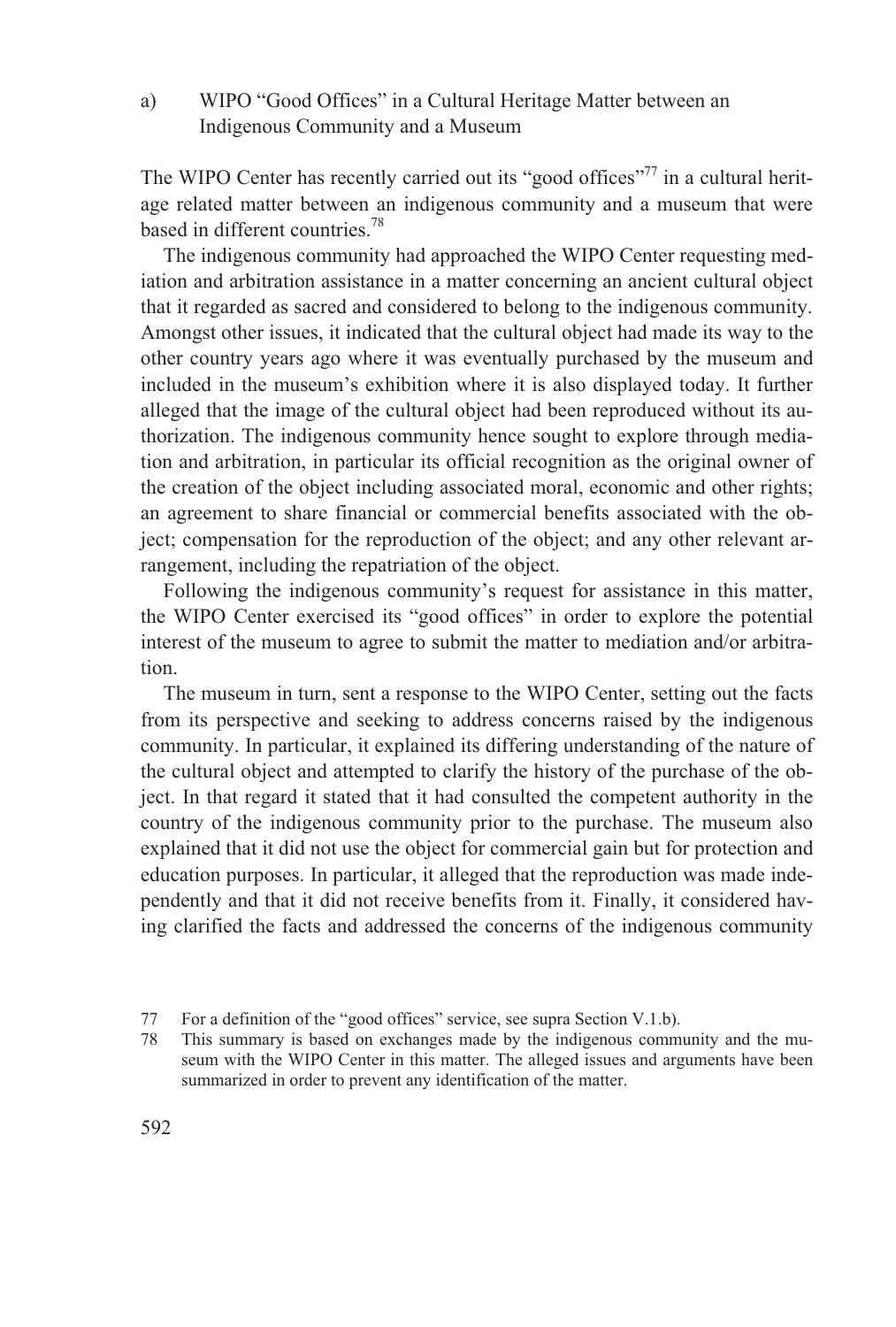in its response, and therefore did not see how the matter could be further resolved through mediation or arbitration.

While this matter has not been formally submitted to mediation or arbitration, it still permits to draw interesting lessons on ADR in cultural heritage disputes. Indeed, the "good offices" involvement by a neutral institution seems to have contributed to further the dialogue between the indigenous community and the museum, by providing a platform which allowed them to set out the facts and their positions. Also, this matter illustrates the types of issues that may arise in cultural heritage disputes and in particular the possible combination of intangible and tangible elements in a single matter. It further shows that there seems to be increasing awareness amongst indigenous communities and museums about the availability of ADR options and that ADR is seriously considered by concerned stakeholders for the resolution of cultural heritage related disputes.

#### b) WIPO Arbitration in an Artist Promotion Dispute

The following is a summary of a different kind of art-related case that was administered by the WIPO Center. It shows in particular the flexibility of ADR and the types of creative solutions that may be found through this avenue.

In this case, $^{79}$  a European art gallery had concluded an exclusive cooperation agreement with a European artist in order to promote the artist in the international market. The agreement contained a WIPO arbitration clause providing for a three-member arbitral tribunal. Three years after the signing of the agreement, the parties' relationship began to deteriorate and the artist sent a notice terminating the agreement. At that point, the art gallery initiated WIPO arbitration proceedings.

Following consultations between the parties and the WIPO Center, the WIPO Center appointed three arbitrators experienced in art law issues.

After studying the parties' pleadings, the tribunal considered that there may be potential for settlement. With the agreement of the parties, the tribunal issued a preliminary case assessment encouraging the parties to resume settlement negotiations which the parties had attempted at an earlier stage. The parties did indeed reach a settlement and asked the tribunal to render a consent award $^{80}$ , in-

80 In WIPO arbitration and expedited arbitration, parties can jointly request the arbitrator(s) to issue a consent award, which is an arbitration award that records the settlement

<sup>79</sup> This and other anonymized case summaries are available on the WIPO Center's website at : <www.wipo.int/amc/en/arbitration/case-example>.